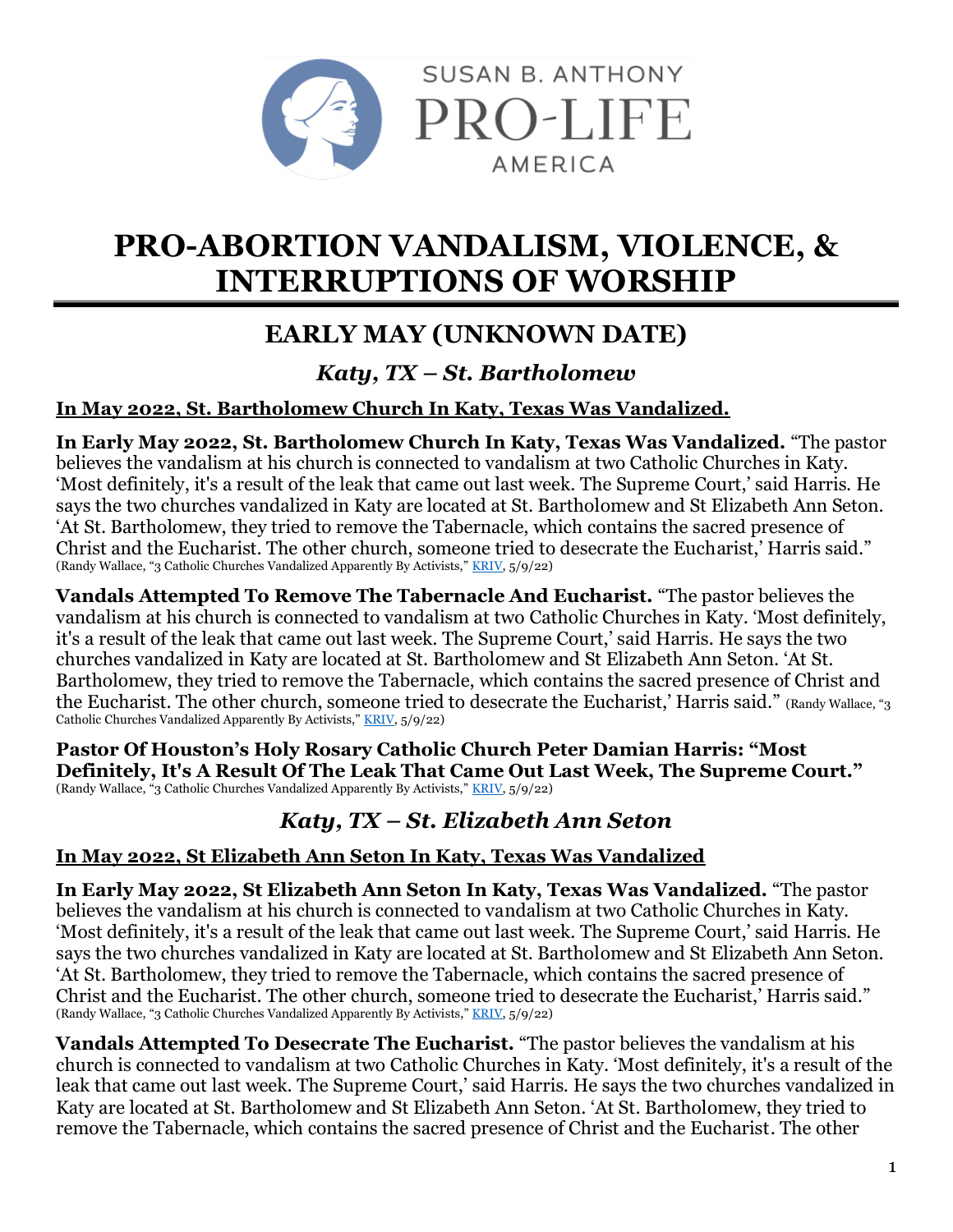church, someone tried to desecrate the Eucharist,' Harris said." (Randy Wallace, "3 Catholic Churches Vandalized Apparently By Activists," [KRIV,](https://www.fox26houston.com/news/3-catholic-churches-vandalized-apparently-by-activists) 5/9/22)

**Pastor Of Houston's Holy Rosary Catholic Church Peter Damian Harris: "Most Definitely, It's A Result Of The Leak That Came Out Last Week, The Supreme Court."** (Randy Wallace, "3 Catholic Churches Vandalized Apparently By Activists," [KRIV,](https://www.fox26houston.com/news/3-catholic-churches-vandalized-apparently-by-activists) 5/9/22)

## **MAY 3**

### *Frederick, MD*

### **In May 2022, Care Net Pregnancy Center In Frederick, Maryland Was Vandalized**

## **On May 3, 2022, Care Net Pregnancy Center In Frederick, Maryland Was Vandalized.**

"Also last Tuesday, Care Net Pregnancy Center of Frederick, a faith-based CPC in Maryland, was vandalized. 'There was a vandalism incident the other night,' Frederick Police Chief Jason Lando told Fox News Digital. 'It has been investigated but currently there are no leads. At this time, this appears to be an isolated incident, although our patrol officers are on alert for similar incidents, given then recent Supreme Court decision leak.' Photos posted on Twitter showed graffiti on the Care Net building that read, 'not real clinic,' 'end forced motherhood' and 'go to PP instead,' referring to Planned Parenthood. 'We didn't shut down,' Linda King, Executive Director of Care Net, told Timcast. 'We continued our services. But it was pretty, you know, it's unnerving to see that kind of vandalism, those kinds of statements. And we are a clinic, a real clinic. So to have the lie posted on our door was, you know, it's disturbing.'" (Jessica Chasmar, "At Least 5 Pro-Life Pregnancy Centers Vandalized Within A Week Of SCOTUS Opinion Leak,"  $\frac{F_{OX}}{F_{OX}}$  News,  $\frac{5}{11}{22}$ 

• **Care Net Pregnancy Center Is A Faith-Based Crisis Pregnancy Center.** "Also last Tuesday, Care Net Pregnancy Center of Frederick, a faith-based CPC in Maryland, was vandalized." (Jessica Chasmar, "At Least 5 Pro-Life Pregnancy Centers Vandalized Within A Week Of SCOTUS Opinion Leak," Fox News,  $5/11/22)$ 

**Vandalism Included Paint Reading "Not Real Clinic," "End Forced Motherhood," And "Go To PP Instead."** "'It has been investigated but currently there are no leads. At this time, this appears to be an isolated incident, although our patrol officers are on alert for similar incidents, given then recent Supreme Court decision leak.' Photos posted on Twitter showed graffiti on the Care Net building that read, 'not real clinic,' 'end forced motherhood' and 'go to PP instead,' referring to Planned Parenthood." (Jessica Chasmar, "At Least 5 Pro-Life Pregnancy Centers Vandalized Within A Week Of SCOTUS Opinion Leak," Fox [News,](https://www.foxnews.com/politics/5-pro-life-pregnancy-centers-vandalized-scotus-leak) 5/11/22)

### *Austin, TX*

#### **In May 2022, Trotter House In Austin, Texas Had A Banner Hanging Outside Torn Down And Replaced By Pro-Abortion Signs**

**On May 3, 2022, Trotter House In Austin, Texas Had A Banner Hanging Outside Tore Down And Replaced By Pro-Abortion Signs.** "Last Tuesday evening, a day after the leaked opinion draft made headlines, pro-choice activists protested in front of the Trotter House in Austin, Texas, and apparently tore down the organization's banner. Videos and photos posted on Twitter showed protesters chanting, 'my body, my choice,' and a large white banner hanging on the front of building that said 'Trotter House.' A Twitter account by the name 'Stop The Sweeps ATX' later posted photos apparently showing the same banner crumpled in the middle of the street and signs posted on the front of the building that read, 'I am not property,' among other pro-choice messages. Austin police told Fox News Digital it didn't respond to any incidents at the Trotter House address last week." (Jessica Chasmar, "At Least 5 Pro-Life Pregnancy Centers Vandalized Within A Week Of SCOTUS Opinion Leak," [Fox News,](https://www.foxnews.com/politics/5-pro-life-pregnancy-centers-vandalized-scotus-leak) 5/11/22)

• **Trotter House Is A Pregnancy Resource Center And Home To Central Texas Coalition For Life.** "Last night, protesters took to the streets of Austin, Texas, and targeted pro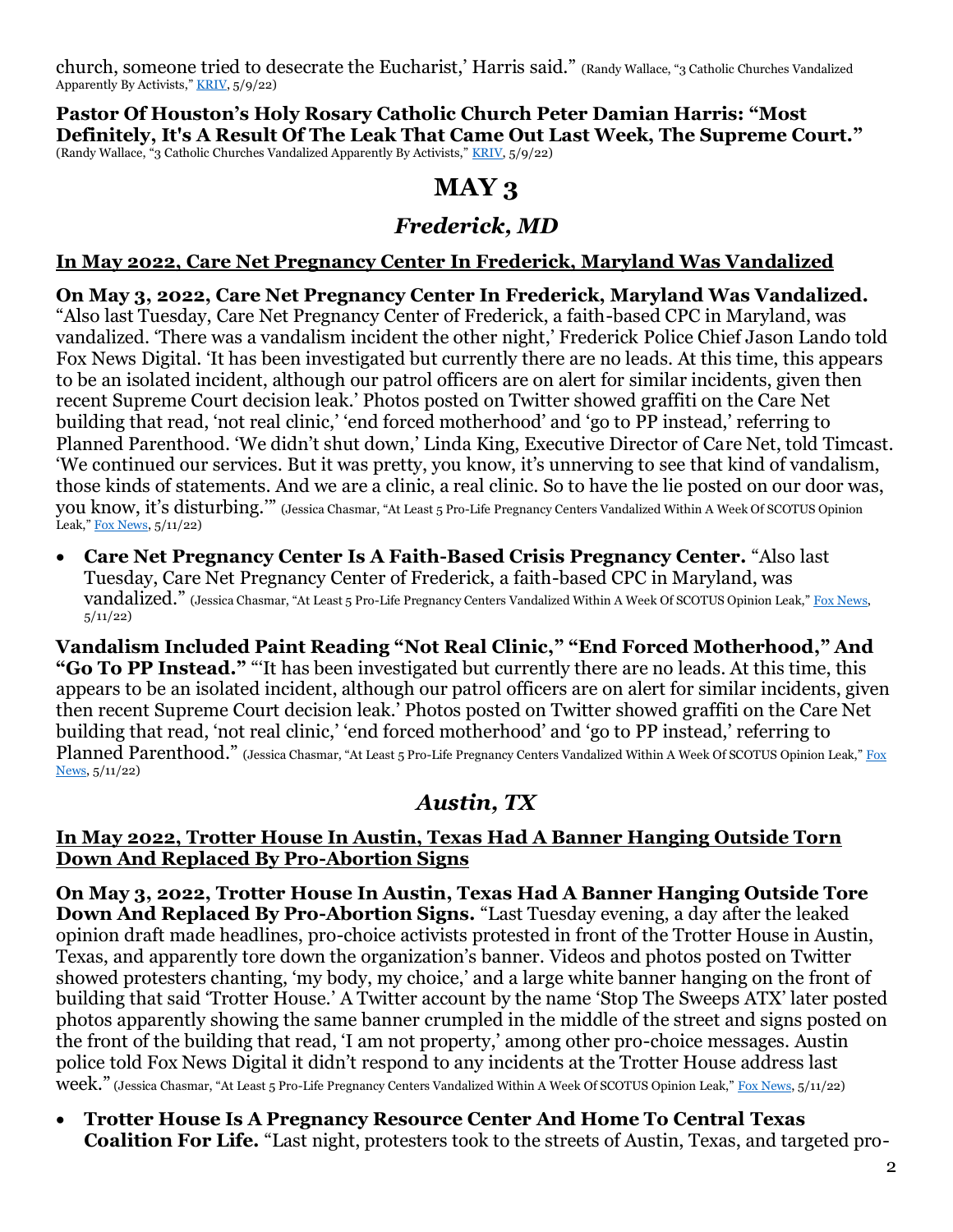life organizations, posting about their actions on social media. Below is a tweet from one proabortion group that vandalized Trotter House, a local pregnancy resource center that is also home to Central Texas Coalition for Life." ("Pregnancy Resource Centers In Austin Are Under Attack," [Catholic Business Journal,](https://www.catholicbusinessjournal.com/news/life-and-liberty/csr-catholic-social-responsibility/life-issues/pregnancy-resource-centers-in-austin-are-under-attack/)  Accessed 6/13/22)

## *Portland, OR*

#### **In May 2022, Multiple Downtown Buildings In Portland, Oregon Were Vandalized During A Pro-Abortion Protest**

**On May 3, 2022, A Pro-Abortion Protest Was Held In Downtown Portland, Oregon.**  "Several hundred people gathered in Lownsdale Square in downtown Portland on Tuesday, May 3, 2022 to protest a draft opinion overturning the Roe v. Wade abortion rights by the U.S. Supreme Court." (Dave Killen, "Protesters Gather In Downtown Portland For Abortion Rights," *[The Oregonian](https://www.oregonlive.com/galleries/3GVEETS6HJACRC24YQU5IFYNK4/)*, 5/3/22)

**Multiple Downtown Buildings In Portland Were Vandalized During The Protest.** "On the evening of Tuesday, May 3, 2022, a group gathered in the downtown area and marched at various times. During the marches, some participants committed acts of vandalism, including graffiti and broken windows that damaged government buildings, coffee shops, and others (photos). Some burning material and incendiary devices were thrown at the Mark O. Hatfield U.S. Courthouse, but it's unknown if any damage was caused. No known injuries. One arrest was made. Luke S. Anderson, 31, was booked into the Multnomah County Detention Center of charges of Reckless Burning and Disorderly Conduct in the Second Degree. Officers are assessing the scope of the damage and investigating the crimes committed. If anyone has information, including witness statements, photos, video, or other evidence, please e-mail crimetips@portlandoregon.gov and reference case number 22- 117206." (Portland Police Bureau, "UPDATE: Suspect Video/Photos Released Of Criminal Suspects Involved In May 3rd March (Photo)," Press [Release,](https://www.portlandoregon.gov/police/news/read.cfm?id=412297&ec=2&ch=twitter) 5/6/22)

**One Person Was Arrested And Charged With "Reckless Burning" And "Disorderly Conduct In The Second Degree."** "One arrest was made. Luke S. Anderson, 31, was booked into the Multnomah County Detention Center of charges of Reckless Burning and Disorderly Conduct in the Second Degree." (Portland Police Bureau, "UPDATE: Suspect Video/Photos Released Of Criminal Suspects Involved In May 3rd March (Photo)," [Press Release,](https://www.portlandoregon.gov/police/news/read.cfm?id=412297&ec=2&ch=twitter) 5/6/22)

# *Los Angeles, CA*

#### **In May 2022, Pro-Abortion Protestors At Pershing Square In Los Angeles, California Threw Rocks And Bottles At Police Officers**

**On May 3, 2022, A Pro-Abortion Protest Was Held At Pershing Square In Los Angeles, California.** "Police and protesters briefly clashed in downtown Los Angeles on Tuesday night after a rally protesting the possible overturning of the U.S. Supreme Court's Roe vs. Wade decision made its way from a federal courthouse to Pershing Square." (Andrew J. Campa, Gregory Yee, Nathan Solis, "LAPD, Protesters Clash Downtown After Rally Against Overturning Of Roe Vs. Wade," *[Los Angeles Times](https://www.latimes.com/california/story/2022-05-03/downtown-los-angeles-roe-wade-protest)*, 5/3/22)

**During The Event, Protestors Threw Rocks And Bottles At Police Officers.** "Receiving update on protest @ Pershing Square. A segment of the group began to take the intersection. We attempted to communicate, clear and provide dispersal order to the group. Crowd began to throw rocks and bottles at ofcrs. We have one ofcr injured( Unk extent)." (Chief Michael Moore[, Twitter,](https://twitter.com/LAPDChiefMoore/status/1521702725230022657?ref_src=twsrc%5Etfw%7Ctwcamp%5Etweetembed%7Ctwterm%5E1521702725230022657%7Ctwgr%5E%7Ctwcon%5Es1_&ref_url=https%3A%2F%2Fwww.liveaction.org%2Fnews%2Fpro-abortion-protests-violent-los-angeles%2F) 5/4/22)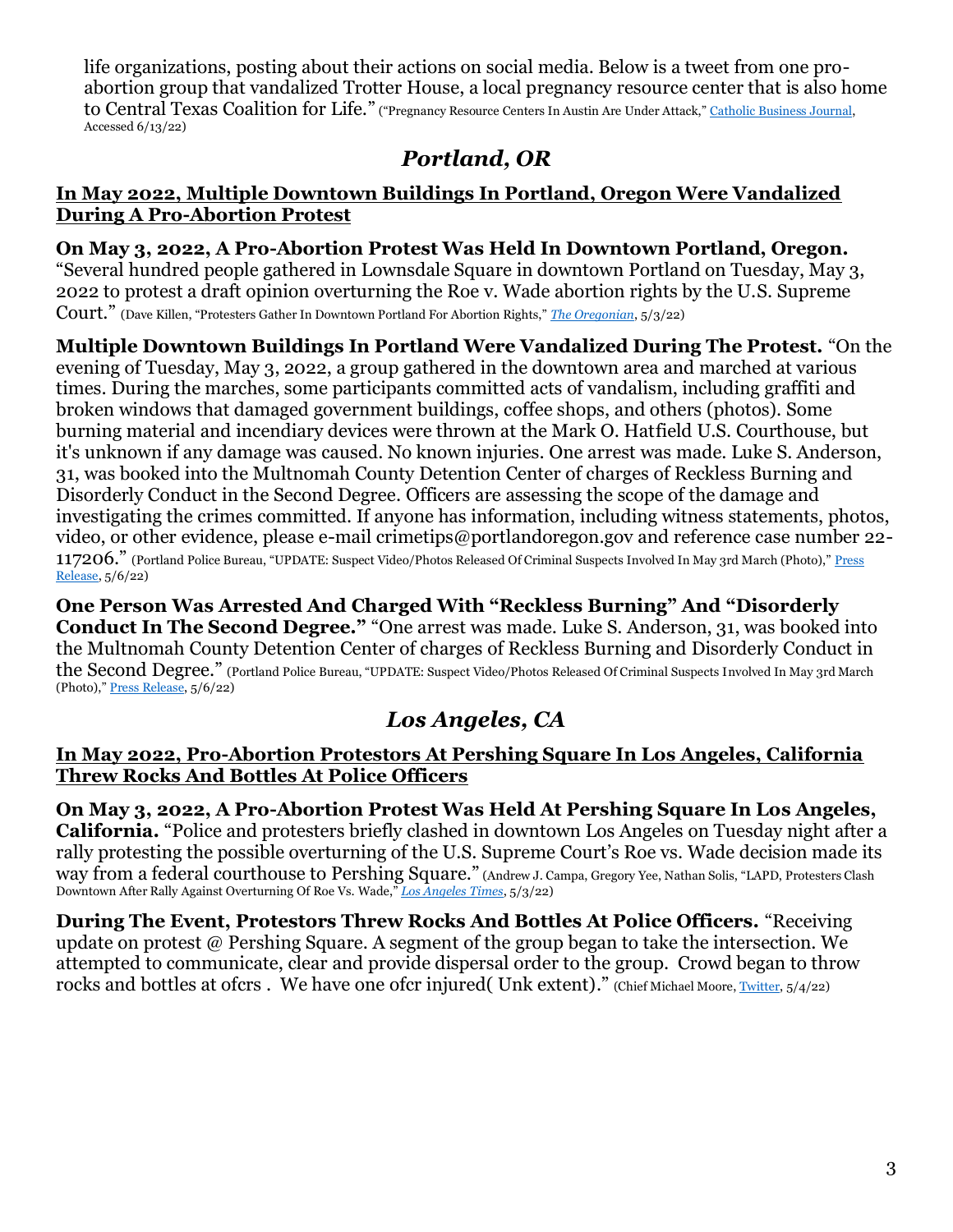

Chief Michel Moore @LAPDChiefMoore

Receiving update on protest @ Pershing Square, A segment of the group began to take the intersection. We attempted to communicate, clear and provide dispersal order to the group. Crowd began to throw rocks and bottles at ofcrs. We have one ofcr injured( Unk extent).

Chief Michel Moore @ @LAPDChiefMoore · May 3 We are facilitating a group of 250 walking from federal building (broadway/1st)to Pershing square. Route will be sb broadway to e/b 5th street to Pershing square. Motors and central units facilitating. Expect traffic delays.



12:06 AM · May 4, 2022 from Los Angeles, CA · Twitter for iPhone

#### (Chief Michael Moore[, Twitter,](https://twitter.com/LAPDChiefMoore/status/1521702725230022657?ref_src=twsrc%5Etfw%7Ctwcamp%5Etweetembed%7Ctwterm%5E1521702725230022657%7Ctwgr%5E%7Ctwcon%5Es1_&ref_url=https%3A%2F%2Fwww.liveaction.org%2Fnews%2Fpro-abortion-protests-violent-los-angeles%2F) 5/4/22)

**Police Declared The Event An Unlawful Assembly Shortly After An Intersection Was Blocked.** "Around 8:30 p.m., as the gathering started to disperse, some protesters blocked the intersection of 5th and Hill streets, just outside Pershing Square. Police slowly drove a pair of vehicles into the intersection, moving about 40 protesters out of the way. Some were seen pounding on the hoods of the vehicles; most left the intersection. Police declared an unlawful assembly at 9:20 p.m. and lifted it about 20 minutes later." (Andrew J. Campa, Gregory Yee, Nathan Solis, "LAPD, Protesters Clash Downtown After Rally Against Overturning Of Roe Vs. Wade," *[Los Angeles Times](https://www.latimes.com/california/story/2022-05-03/downtown-los-angeles-roe-wade-protest)*, 5/3/22)

**A Local Business Was Vandalized By Protestors.** "A glass door at a Planet Fitness was smashed. A sizable police presence remained in downtown past 9 p.m. as a few dozen protesters roamed around the streets near City Hall." (Andrew J. Campa, Gregory Yee, Nathan Solis, "LAPD, Protesters Clash Downtown After Rally Against Overturning Of Roe Vs. Wade," *[Los Angeles Times](https://www.latimes.com/california/story/2022-05-03/downtown-los-angeles-roe-wade-protest)*, 5/3/22)

**A Law Enforcement Vehicle Was Vandalized By A Protestor.** "One person smashed the window of a law enforcement vehicle near Grand Park, and others tagged a bus stop with the words 'Google LASD gangs.'" (Andrew J. Campa, Gregory Yee, Nathan Solis, "LAPD, Protesters Clash Downtown After Rally Against Overturning Of Roe Vs. Wade," *[Los Angeles Times](https://www.latimes.com/california/story/2022-05-03/downtown-los-angeles-roe-wade-protest)*, 5/3/22)

#### **Protestors Knocked Over Fences At City Hall And Spray-Painted Slogans On The**

Pavement. "Some stayed as 10 p.m. approached, knocking over fences at City Hall and spraypainting slogans on the pavement. The groups had largely dispersed by 10:30 p.m., and officers put fences back up. The protest was one of many around California and the nation in response to the draft opinion that was leaked to Politico on Monday night." (Andrew J. Campa, Gregory Yee, Nathan Solis, "LAPD, protesters clash downtown after rally against overturning of Roe vs. Wade," *[Los Angeles Times](https://www.latimes.com/california/story/2022-05-03/downtown-los-angeles-roe-wade-protest)*, 5/3/22)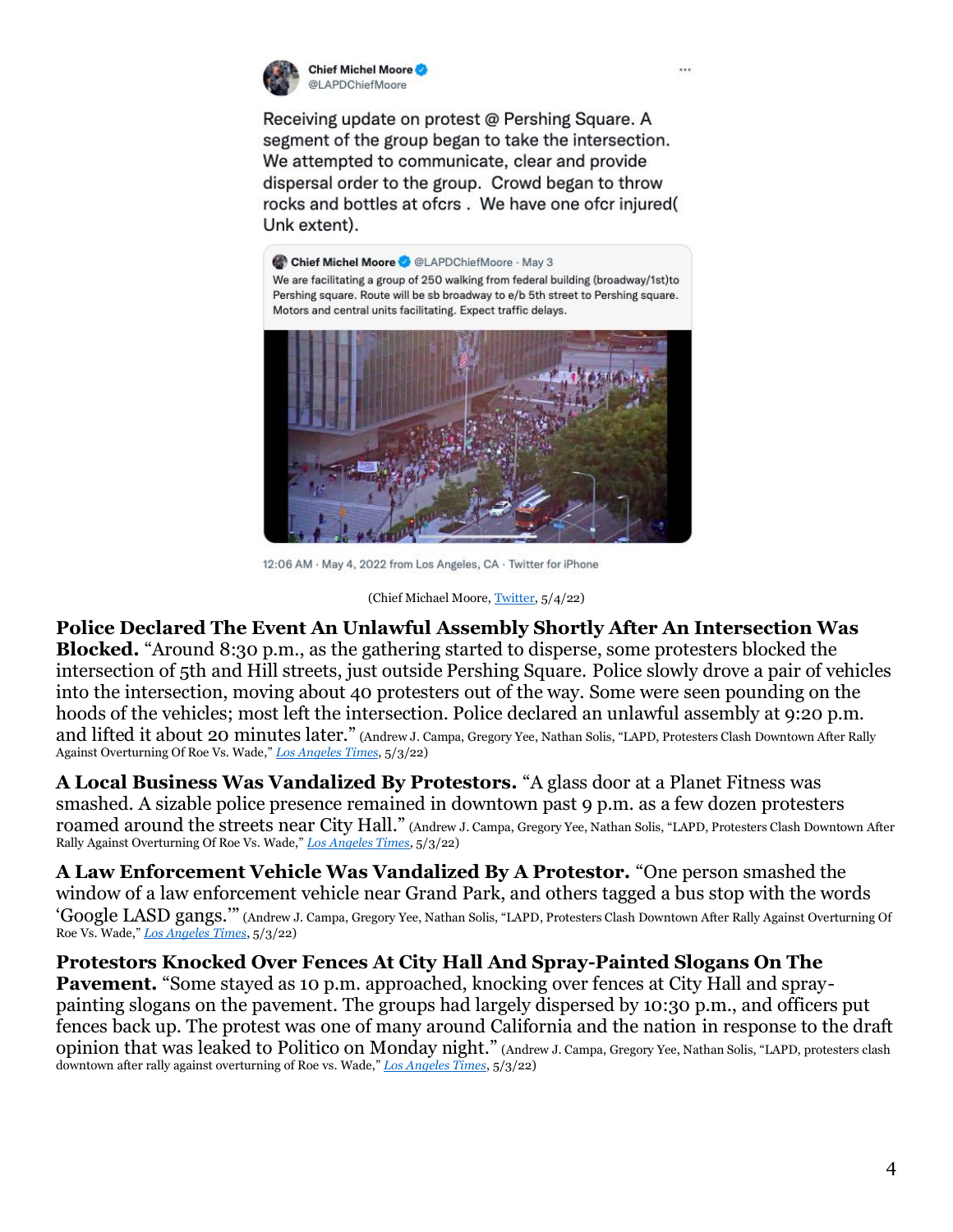# **MAY 4**

## *Indianapolis, IN*

**In May 2022, A Students For Life Action (SFLA) Coordinator Was Assaulted By A Pro-Abortion Activist In Indianapolis, Indiana**

**On May 4, 2022, A Students For Life Action (SFLA) Coordinator Was Assaulted By A Pro-Abortion Activist At An Event Held At Monument Circle In Indianapolis, Indiana.** "SFLA also filed a complaint with the FBI, posting a video montage of pro-life activists being physically restrained and harassed by abortion-rights advocates, along with vandalized pregnancy centers and pro-life churches. One example comes from a May 4 'Defend Roe' rally held at Indianapolis' Monument Circle. A YouTube video of the incident shows SFLA coordinator Mary Zakrajsek, wearing a blue shirt, assaulted by an abortion-rights advocate. 'She restrained me, screaming in my ear before finally pushing me away,' Zakrajsek told *The Dispatch* of the woman who grabbed her. 'Repeatedly I said, 'I have a right to be here.'' Describing the situation at the Indianapolis rally, Zakrajsek said, 'We were taunted, assaulted, shoved by hands and bicycle tires, screamed at, and pushed off the steps of the monument by the abortion lobby … This is the irony of the abortion lobby. They call themselves 'pro-woman' and yet physically assault women.'" (Isaac Willour, "Pro-Life Activists Report Increasing Violence As Dobbs Decision Looms," *[The Dispatch](https://thedispatch.com/p/pro-life-activists-report-increasing?s=w)*, 6/9/22)

• **VIDEO: SFLA Coordinator Was Assaulted By A Pro-Abortion Activist.** (Students For Life, "BLM Spokesperson Assaults Pro-Lifer," [YouTube,](https://youtu.be/ypaobLzToS8) 5/10/22) Minute 0:00-0:14

### *Boulder, CO*

#### **In May 2022, Sacred Heart Of Mary Church In Boulder, CO Was Vandalized With "Messages That Support The Right To An Abortion"**

**On May 4, 2022, Sacred Heart Of Mary Church Was Vandalized With Pro-Abortion Graffiti.** "Vandalism was reported at Sacred Heart of Mary Church, located at 6739 S. Boulder Road. a few days earlier on May 4. The Boulder County Sheriff's Office (BCSO) said it responded to the church and found graffiti with anti-church and messages that support the right to an abortion. The same church was vandalized in September of last year with similar messages, although BCSO said they can't say at this time whether the two incidents are connected." (Janet Oravetz, "FBI Investigates Church Vandalisms In Boulder, Fort Collins," [KUSA,](https://www.9news.com/article/news/local/fbi-church-vandalism-boulder-fort-collins/73-cb5d1efa-2f6e-4c70-8624-29246573435c) 5/13/22)

# **MAY 5**

# *Portland, OR*

#### **In May 2022, Portland Pregnancy Resource Center In Portland, Oregon Was Vandalized**

**On May 5, 2022, Portland Pregnancy Resource Center In Portland, Oregon Was Vandalized With Pro-Abortion Graffiti.** "Last Thursday, the Southeast Portland Pregnancy Resource Center in Portland, Oregon, was targeted by vandals. Police are still searching for the suspects. 'Our initial investigation indicates a group of suspects showed up at a pregnancy/medical office in the 5100 block of SE Powell Blvd Thursday morning at about 12:48a.m,' the Portland Police Bureau told Fox News Digital. 'They scrawled some graffiti on the wall and broke out numerous windows. If anyone has information about the suspects, they're asked to contact us at crimetips@portlandoregon.gov and reference case number 22-118884.' First Image, the pro-life organization that runs the pregnancy center, posted photos of smashed windows and graffiti reading, 'F--- CPCs.' 'Because of the nature of the crime, it is a federal offense, and we are working with the local police and FBI in whatever way we can,' the organization said on its website. 'The leak from the Supreme Court this week has clearly turned up the temperature. We knew this would be the case, and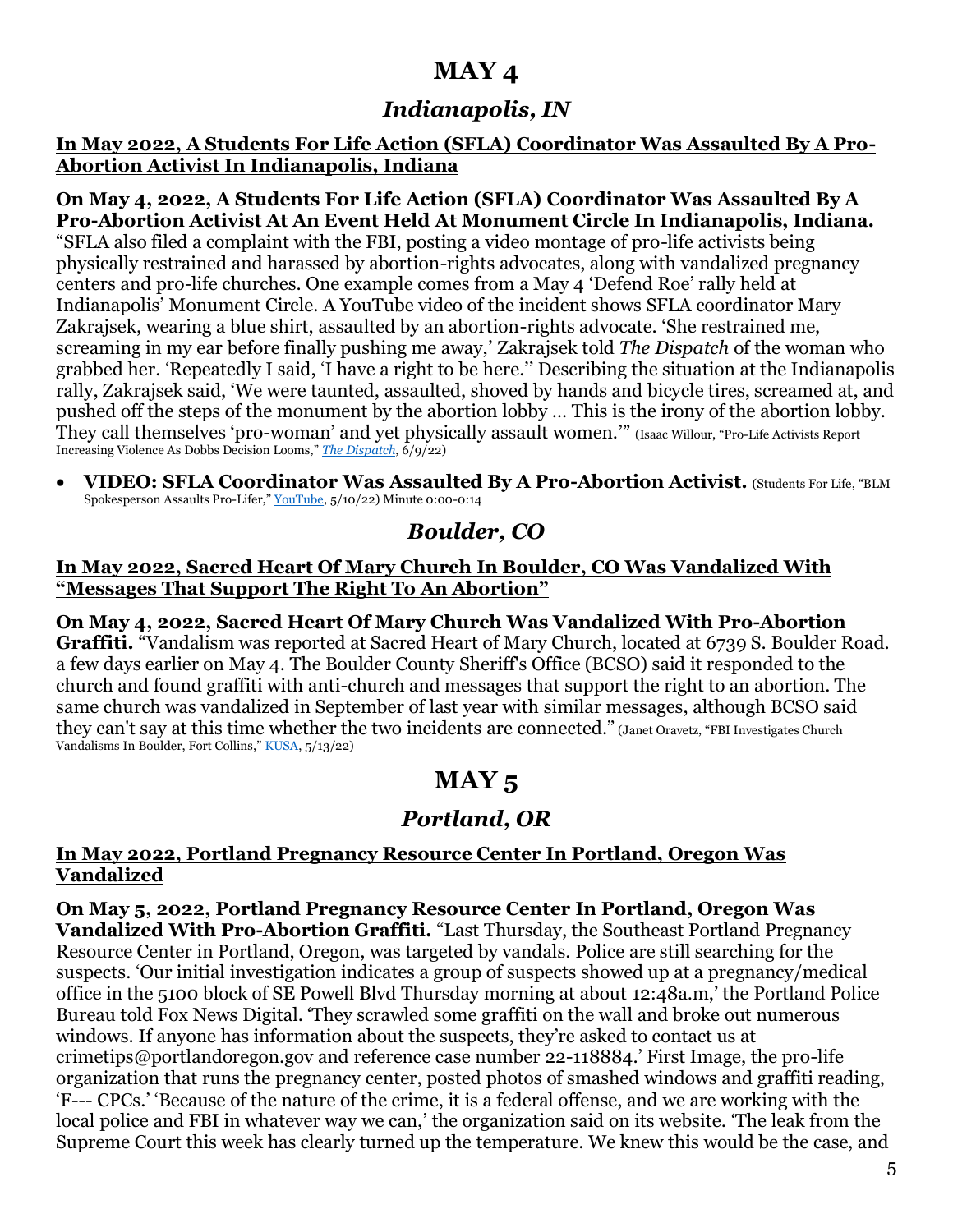that Portland could be a particularly volatile place to be during this significant moment in our culture." (Jessica Chasmar, "At Least 5 Pro-Life Pregnancy Centers Vandalized Within A Week Of SCOTUS Opinion Leak," [Fox News,](https://www.foxnews.com/politics/5-pro-life-pregnancy-centers-vandalized-scotus-leak) 5/11/22)

**"First Image, The Pro-Life Organization That Runs The Pregnancy Center, Posted Photos Of Smashed Windows And Graffiti Reading, 'F--- CPCs.'"** (Jessica Chasmar, "At Least 5 Pro-Life Pregnancy Centers Vandalized Within A Week Of SCOTUS Opinion Leak," [Fox News,](https://www.foxnews.com/politics/5-pro-life-pregnancy-centers-vandalized-scotus-leak) 5/11/22)

• **Portland Pregnancy Resource Center Is A Pregnancy Center Run By First Image, A Pro-Life Organization.** "First Image, the pro-life organization that runs the pregnancy center, posted photos of smashed windows and graffiti reading, 'F--- CPCs.'" (Jessica Chasmar, "At Least 5 Pro-Life Pregnancy Centers Vandalized Within A Week Of SCOTUS Opinion Leak," [Fox News,](https://www.foxnews.com/politics/5-pro-life-pregnancy-centers-vandalized-scotus-leak) 5/11/22)

### *Armada, MI*

#### **In May 2022, Saint Joseph's Church And Academy In Armada, Michigan Was Vandalized After Calls From Pro-Abortion Groups To Target Catholic Churches**

**On May 5, 2022, Saint Joseph's Church And Academy In Armada, Michigan Was Vandalized "In The Wake Of A Leaked Draft Opinion From A Supreme Court Case That Could Overturn Roe V. Wade."** "In the wake of a leaked draft opinion from a Supreme Court case that could overturn Roe v. Wade, a Catholic church and school in Michigan has been vandalized with vulgar graffiti. Activist Dave Reilly shared photos of the destruction of Saint Joseph's Church and Academy in Armada on his Twitter account Friday. The images show multiple slurs, including 'F\*g Republicans Dead,' along with the numbers '666,' and the pentagram, both of satanic significance. Also, the word 'Gay' was spray-painted onto the church and school's sign. The church did not return a Friday comment request. The office of Gov. Gretchen Whitmer did not immediately return a comment request. The vandalism of St. Joseph's Catholic Church follows a pattern of Catholic churches across North America being vandalized, including two that were burned to the ground in a span of days in Canada last summer." (Peter D'Abrosca, "Michigan Catholic Church Vandalized In Wake Of SCOTUS Leak," *[The Tennessee Star](https://tennesseestar.com/2022/05/07/michigan-catholic-church-vandalized-in-wake-of-scotus-leak/)*, 5/7/22)

**"The Images Show Multiple Slurs, Including 'F\*G Republicans Dead,' Along With The Numbers '666,' And The Pentagram, Both Of Satanic Significance. Also, The Word 'Gay' Was Spray-Painted Onto The Church And School's Sign."** (Peter D'Abrosca, "Michigan Catholic Church Vandalized In Wake Of SCOTUS Leak," *[The Tennessee Star](https://tennesseestar.com/2022/05/07/michigan-catholic-church-vandalized-in-wake-of-scotus-leak/)*, 5/7/22)

# **MAY 7**

# *Alexandria, VA*

#### **In May 2022, The Office For Concerned Women For America In Alexandria, Virginia Was Vandalized**

**On May 7, 2022, The Office For Pro-Life Group Concerned Women For America In Alexandria, Virginia Was Vandalized.** "The office for Concerned Women for America (CWA), the nation's largest public policy women's organization, was allegedly vandalized Saturday night by a man after a leaked draft opinion that shows the Supreme Court may end federal protections for abortion. In a video, an unidentified man is shown ripping the organization's intercom system from the exterior entrance and making inappropriate gestures to the camera multiple times before unzipping his pants to urinate on the door and windows. The video first aired on Tucker Carlson Tonight. In an interview with Fox News Digital, CWA President and CEO Penny Nance said the man is a 'leftist activist' and has a history of taunting CWA staff. 'This has been an ongoing issue, but unfortunately, it's escalated,' Nance said. 'This is an activist who has made it very clear that he doesn't like our position on the issue of life and other issues, including the idea that biological women matter. For the last few weeks, he has harassed our staff, he's thrown things at our building, and he's thrown things on cars inside our secure parking area. But it escalated this weekend.' Nance, who said the vandalism was discovered on Monday, told Fox News Digital she suspects that the actions taken by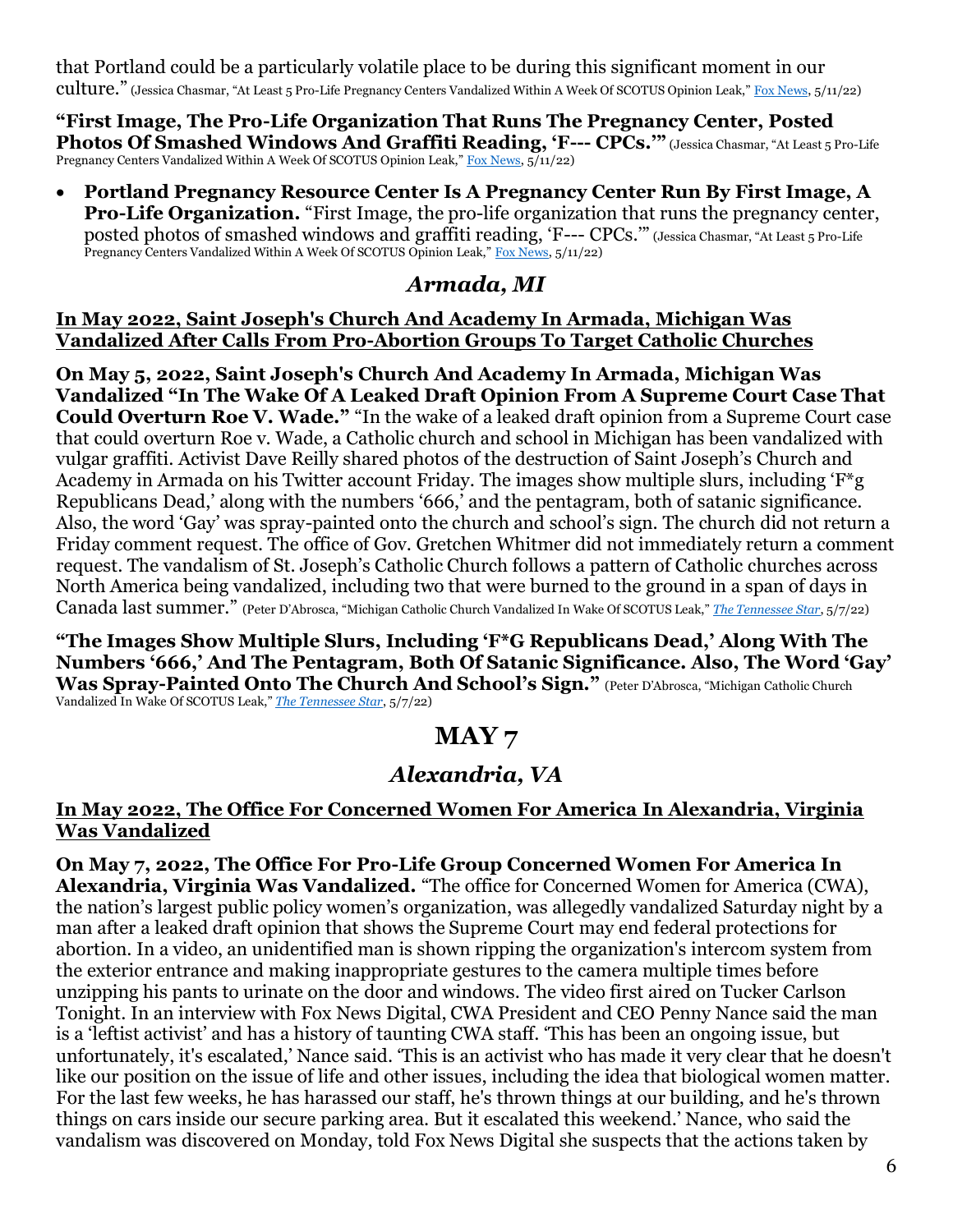the man are in 'connection with the leaked opinion' from the Supreme Court. 'We've seen him for a while now,' Nance said of the man. 'He's a leftist activist.'" (Kyle Morris, Andrew Murray, and Jayme Chandler, "Concerned Women For America Speak Out After Office Vandalized," [Fox News,](https://www.foxnews.com/politics/concerned-women-americas-office-vandalized-supreme-court-leak) 5/10/22)

**Video Shows The Vandal Ripping An Intercom System From The Exterior Entrance And Urinating On The Doors And Windows.** "In a video, an unidentified man is shown ripping the organization's intercom system from the exterior entrance and making inappropriate gestures to the camera multiple times before unzipping his pants to urinate on the door and windows. (Kyle Morris, Andrew Murray, and Jayme Chandler, "Concerned Women For America Speak Out After Office Vandalized," [Fox News,](https://www.foxnews.com/politics/concerned-women-americas-office-vandalized-supreme-court-leak) 5/10/22)

**CWA President And CEO Penny Nance Said Their Office Had Issues With The Alleged Vandal In The Past.** "In an interview with Fox News Digital, CWA President and CEO Penny Nance said the man is a 'leftist activist' and has a history of taunting CWA staff. 'This has been an ongoing issue, but unfortunately, it's escalated,' Nance said. 'This is an activist who has made it very clear that he doesn't like our position on the issue of life and other issues, including the idea that biological women matter. For the last few weeks, he has harassed our staff, he's thrown things at our building, and he's thrown things on cars inside our secure parking area. But it escalated this weekend.' Nance, who said the vandalism was discovered on Monday, told Fox News Digital she suspects that the actions taken by the man are in 'connection with the leaked opinion' from the Supreme Court. 'We've seen him for a while now,' Nance said of the man. 'He's a leftist activist.'" (Kyle Morris, Andrew Murray, and Jayme Chandler, "Concerned Women For America Speak Out After Office Vandalized," [Fox News,](https://www.foxnews.com/politics/concerned-women-americas-office-vandalized-supreme-court-leak) 5/10/22)

- **Nance: "This Has Been An Ongoing Issue, But Unfortunately, It's Escalated."** (Kyle Morris, Andrew Murray, and Jayme Chandler, "Concerned Women For America Speak Out After Office Vandalized," [Fox News,](https://www.foxnews.com/politics/concerned-women-americas-office-vandalized-supreme-court-leak) 5/10/22)
- **Nance: "For The Last Few Weeks, He Has Harassed Our Staff, He's Thrown Things At Our Building, And He's Thrown Things On Cars Inside Our Secure Parking Area. But It Escalated This Weekend."** (Kyle Morris, Andrew Murray, and Jayme Chandler, "Concerned Women For America Speak Out After Office Vandalized," [Fox News,](https://www.foxnews.com/politics/concerned-women-americas-office-vandalized-supreme-court-leak) 5/10/22)

### *Fort Collins, CO*

#### **In May 2022, Saint John XXIII Catholic Church In Fort Collins, Colorado Was Vandalized**

**On May 7, 2022, A Church In Fort Collins, Colorado Was Vandalized.** "The FBI Denver Field Office is looking into recent vandalism at churches in Boulder and Fort Collins that happened just days apart. A spokeswoman for the Denver FBI office said damage to religious property can be considered a federal crime. The most recent incident happened on May 7 at a church located at 1220 University Ave. in Fort Collins, according to Fort Collins Police Services (FCPS). Around 1:15 a.m. that day, an unknown person spray painted the front doors of the church and broke exterior glass panels FCPS said. Within 15 minutes, officers responded and searched the building with the help of K-9 Colt. No damage was found inside the church. Due to the location and nature of the graffiti content, FCPS said they're investigating the incident as a bias-motivated crime. 'Using fear and destruction to make a point is completely unacceptable. If you want to make your voice heard, do it by exchanging thoughts and ideas, not by committing criminal acts,' said Chief Jeff Swoboda. 'We need anyone with information to come forward so this suspect can be held accountable.'" (Janet Oravetz, "FBI Investigates Church Vandalisms In Boulder, Fort Collins," <u>KUSA</u>, 5/13/22)

• **Saint John XXIII Catholic Church Is Located At The Address Given By The Fort Collins Police Department.** ("Contact Us," [Saint John XXIII Catholic Church,](https://saintjohn.church/contact-us/) Accessed 6/10/22)

**A Pro-Abortion Phrase Was Spray Painted On The Church's Doors And Glass Windows Were Broken.** "Fort Collins police are asking for the public's help to find out who vandalized a Catholic church in west Fort Collins on Saturday morning. The phrase 'my body my choice' was spray painted on the doors of St. John XXIII Catholic Church in Campus West about 1:15 a.m. Saturday, according to a Fort Collins Police Services Facebook post. Glass windows were also broken, but no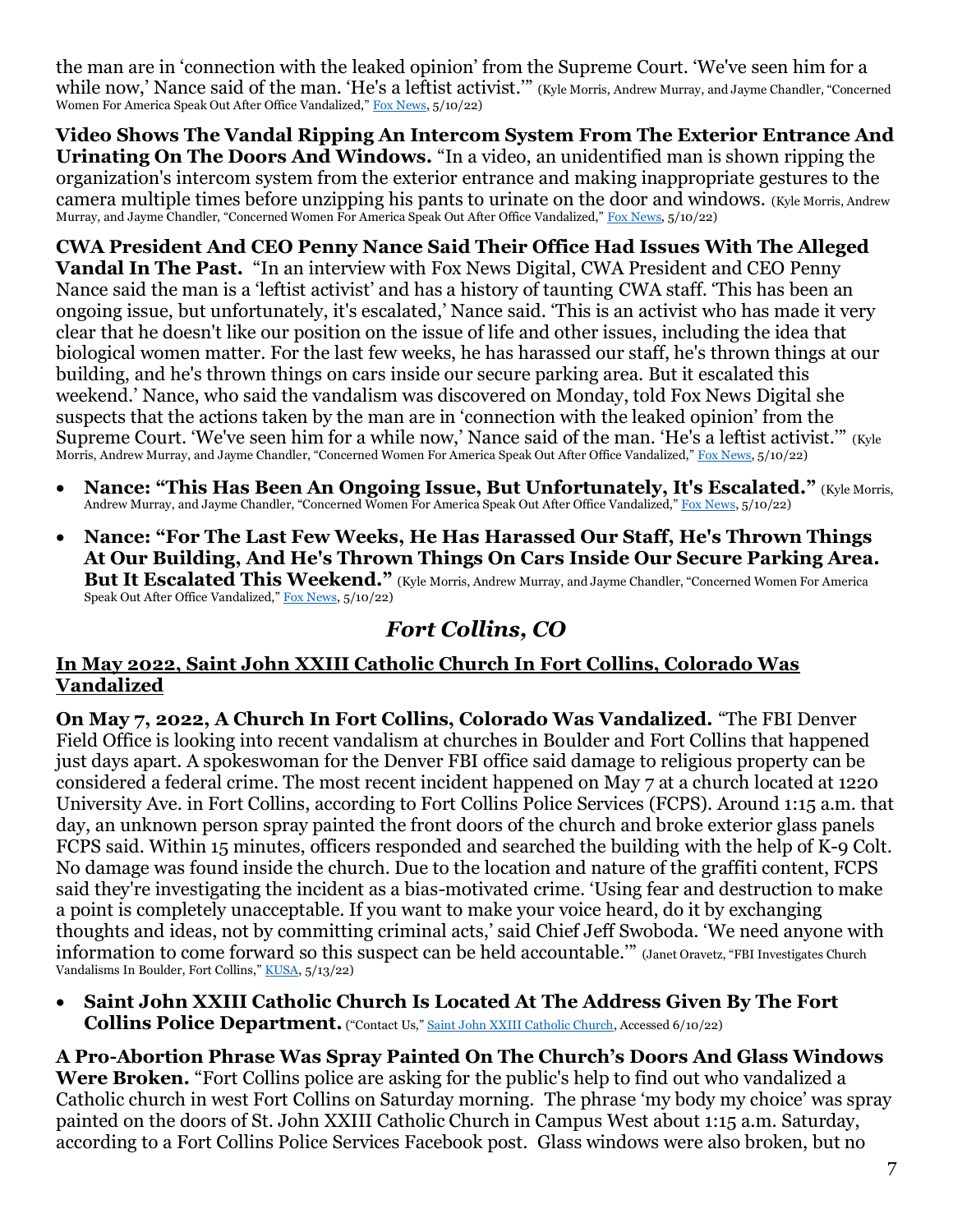damage was found inside, according to police. Officers responded about 1:30 a.m. and searched the building with the help of K-9 officer Colt. As of 1:30 p.m. Monday, police were still searching for the person or people responsible, spokesperson Kate Kimble said. The incident is being investigated as a bias-motivated crime, also known to as a hate crime." (Sandy Swanson, "West Fort Collins Catholic Church Vandalized With Pro-Abortion Rights Message Saturday," *[Fort Collins Coloradoan](https://www.coloradoan.com/story/news/2022/05/09/st-john-xxiii-church-fortcollins-vandalized-pro-abortion-rights-message/9703596002/)*, 5/9/22)

### *Denton, TX – Loreto House*

### **In May 2022, Loreto House In Denton, Texas Was Vandalized**

**On May 7, 2022, Loreto House, A Catholic Pro-Life Pregnancy Resource Center In Denton, Texas, Was Vandalized With Pro-Abortion Graffiti.** "Denton police are looking for the vandal who targeted a Catholic pro-life pregnancy resource center over the weekend. The center's director says he had security concerns right after the leak of the Supreme Court's draft opinion on Roe vs. Wade. The Loreto House in Denton shared surveillance video with FOX 4 that shows what appears to be a young woman spray painting the outside of the building and then spraying the surveillance camera. On Saturday, people who work at the center found the phrases 'forced birth is murder' and 'not a clinic' on the building. A vandal was caught in the act on surveillance video around 2:30 a.m. Saturday. Their target was the Loreto House on Bonnie Brae Street, a nonprofit that provides free services to women with unplanned pregnancies. That includes items like diapers, clothes and formula but also pregnancy counseling, designed to steer a pregnant woman or teen away from choosing abortion. When Executive Director Randy Bollig arrived around 8 a.m. Saturday morning, he found the front door, entrance sign and building spray painted." (Macy Jenkins, "Denton Pro-Life Pregnancy Center Vandalized Week After Roe V. Wade Leak," [KDFW,](https://www.fox4news.com/news/denton-pro-life-pregnancy-center-vandalized-week-after-roe-v-wade-leak) 5/10/22)

**"On Saturday, People Who Work At The Center Found The Phrases 'Forced Birth Is Murder' And 'Not A Clinic' On The Building."** (Macy Jenkins, "Denton Pro-Life Pregnancy Center Vandalized Week After Roe V. Wade Leak," [KDFW,](https://www.fox4news.com/news/denton-pro-life-pregnancy-center-vandalized-week-after-roe-v-wade-leak) 5/10/22)

### *Denton, TX – Women to Women Resource Center*

### **In May 2022, Women To Women Resource Center In Denton, Texas Was Vandalized**

**On May 7, 2022, Women To Women Resource Center In Denton, Texas Was Vandalized** With Pro-Abortion Graffiti. "Two women's resource centers were vandalized over the weekend in Denton - Woman to Woman Resource Center and Loreto House. Both were defaced with pro-abortion rhetoric prior to the pro-abortion protest rally held in the Denton Town Square later that same day." (Angie Gimbel, "State Lawmakers Call Vandalism At Women's Centers Terrorism, Offering Reward," [CBS DFW,](https://www.cbsnews.com/dfw/news/denton-womens-clinic-vandalized-with-pro-abortion-rights-graffiti/) 5/13/22)

### *Houston, TX*

### **In May 2022, Holy Rosary Catholic Church In Houston, Texas Was Vandalized**

**On The Weekend Of May 7, 2022, Holy Rosary Catholic Church In Houston, Texas Was Vandalized.** "'It's very unfortunate that people would desecrate the church like this, take their frustration out on the church,' said Father Peter Damian Harris, Pastor at Holy Rosary Catholic Church at 3671 Milam in Houston. When someone arrived at the church for an 8 a.m. meeting Monday morning, they saw a message saying 'Pro-Choice is Pro-Life' painted on the main entrance to the church and a side door. Because of the incident, church has changed its hours. It will open 30 minutes before confession and mass, then close immediately after. The church will reopen at 4 p.m. for confession and mass at 5:15 p.m. 'It's very unfortunate, but I'd rather take the necessary precautions, then run the risk of someone coming to desecrate our sacred space,' Harris said. The pastor believes the vandalism at his church is connected to vandalism at two Catholic Churches in Katy. 'Most definitely, it's a result of the leak that came out last week. The Supreme Court,' said Harris." (Randy Wallace, "3 Catholic Churches Vandalized Apparently By Activists," [KRIV,](https://www.fox26houston.com/news/3-catholic-churches-vandalized-apparently-by-activists) 5/9/22)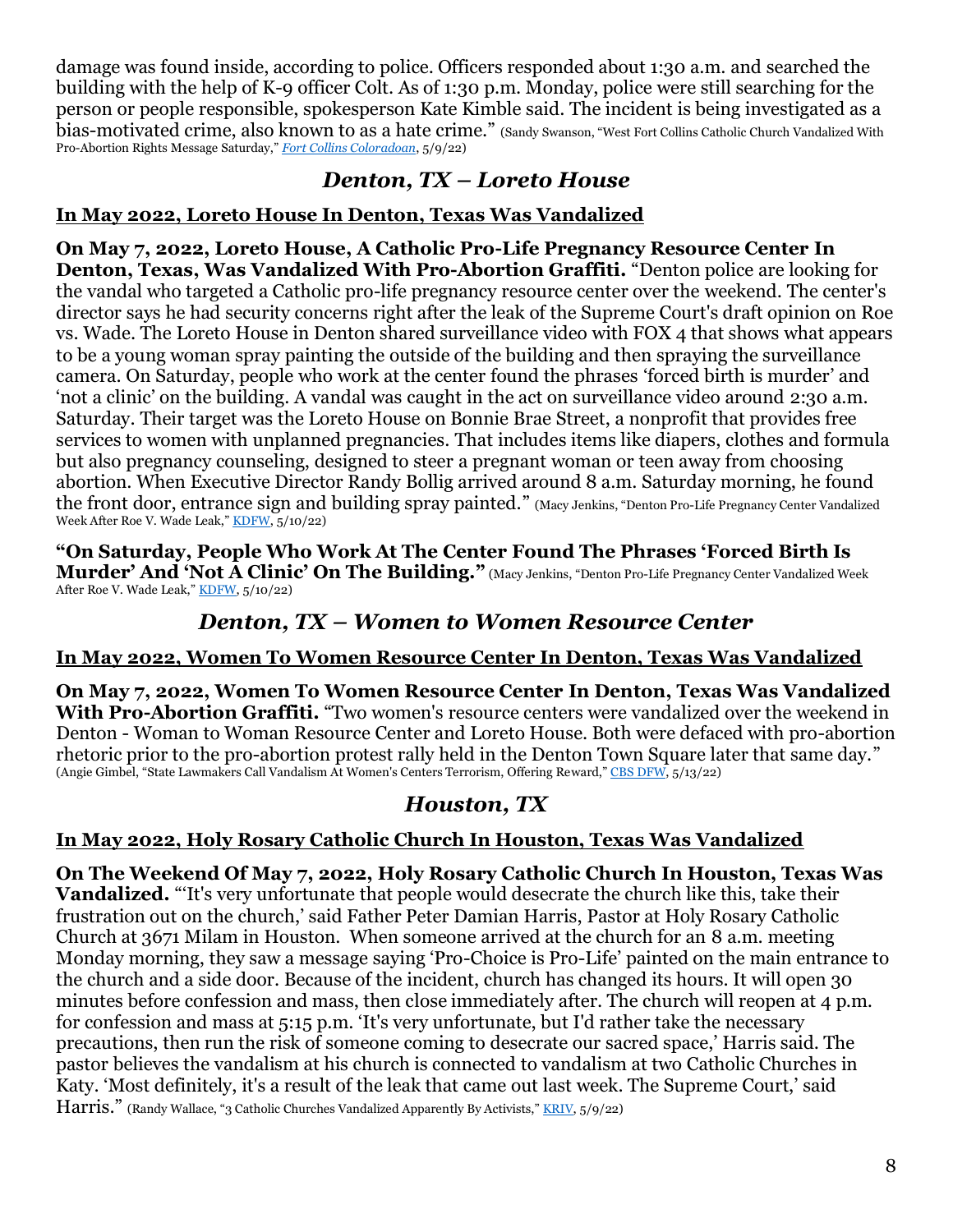• **"When Someone Arrived At The Church For An 8 A.M. Meeting Monday Morning, They Saw A Message Saying 'Pro-Choice Is Pro-Life' Painted On The Main Entrance To The Church And A Side Door."** (Randy Wallace, "3 Catholic Churches Vandalized Apparently By Activists," KRIV, 5/9/22)

**Pastor Of Houston's Holy Rosary Catholic Church Peter Damian Harris: "Most Definitely, It's A Result Of The Leak That Came Out Last Week, The Supreme Court."** (Randy Wallace, "3 Catholic Churches Vandalized Apparently By Activists," [KRIV,](https://www.fox26houston.com/news/3-catholic-churches-vandalized-apparently-by-activists) 5/9/22)

## **MAY 8**

### *Madison, WI*

#### **In May 2022, The Office Of Wisconsin Family Action In Madison, Wisconsin Was Vandalized And Damaged By Arson**

**On May 8, 2022, The Office Of Pro-Life Group Wisconsin Family Action In Madison, Wisconsin Was Vandalized And Damaged By Arson.** "The office of a conservative political organization that lobbies against abortion rights was vandalized and damaged by fire on Sunday morning in Madison, Wisconsin, in what police are investigating as arson. The fire and vandalism happened at the office of Wisconsin Family Action, authorities said at a press conference Monday. WFA is a political action committee that lobbies against abortion rights and same-sex marriage, according to its website. Police Chief Shon Barnes said WFA appeared to have been targeted because of its beliefs." (Hannah Sarisohn and Eric Levenson, "Office Of Anti-Abortion Organization In Wisconsin Targeted In Arson Attack, Police Say," [CNN,](https://www.cnn.com/2022/05/08/us/anti-abortion-office-arson/index.html) 10/9/22)

**Pro-Abortion Group "Jane's Revenge" Claimed Responsibility For The Attack.** "Federal agents and detectives from the Madison police department are investigating a claim by a pro-choice group that it was behind a weekend arson attack on an anti-abortion office in Wisconsin. The headquarters of Wisconsin Family Action in Madison was attacked in the early hours of Sunday, with a molotov cocktail thrown through a window, starting a small fire, and graffiti spray-painted on an exterior wall. Nobody was hurt. In a statement reported on Tuesday by the Lincoln Journal Star, which said it was unable to verify the group's authenticity, Jane's Revenge said it launched the attack because of the organization's anti-abortion stance, and demanded that similar institutions across the US disband or face 'increasingly extreme tactics.'" (Richard Luscombe, "Pro-Choice Group Claims Arson Attack On Wisconsin Anti-Abortion Office," *[The Guardian](https://www.theguardian.com/us-news/2022/may/10/abortion-arson-attack-wisconsin-pro-choice-janes-revenge)*, 5/10/22)

• **"Jane's Revenge" Is A Pro-Abortion Group Which Has Resorted To Violence Since The Leaked Supreme Court Decision Which Would Overturn** *Roe v. Wade***.** "Proabortion group Jane's Revenge, which has developed a reputation for resorting to violence, claimed responsibility for the attack, which left glass shattered and much of the interior of the CompassCare office burned and destroyed, CBN News reported. The arsonists left graffiti on a wall that read, 'Jane Was Here.' The organization has committed multiple such incidents in the last few months, including one in which it firebombed the headquarters of Wisconsin Family Action (WFA), a pro-life group in Madison, Wis. last month." (Caroline Downey, "Pro-Abortion Terrorists Firebomb Buffalo Pro-Life Pregnancy Center," *[National Review](https://www.nationalreview.com/news/pro-abortion-terrorists-firebomb-buffalo-pro-life-pregnancy-center/)*, 6/7/22)

# *Keizer, OR*

#### **In May 2022, There Was An Arson And Break-In Attempt At The Office Of Oregon Right To Life In Keizer, Oregon**

**On May 8, 2022, There Was An Arson And Break-In Attempt At The Office Of Pro-Life Group Oregon Right To Life In Keizer, Oregon.** "Police have released surveillance pictures of the suspect's vehicle in an arson and attempted break-in at the Oregon Right to Life office last Sunday night. Two explosives were thrown at the anti-abortion organization around 10:40pm on May 8th,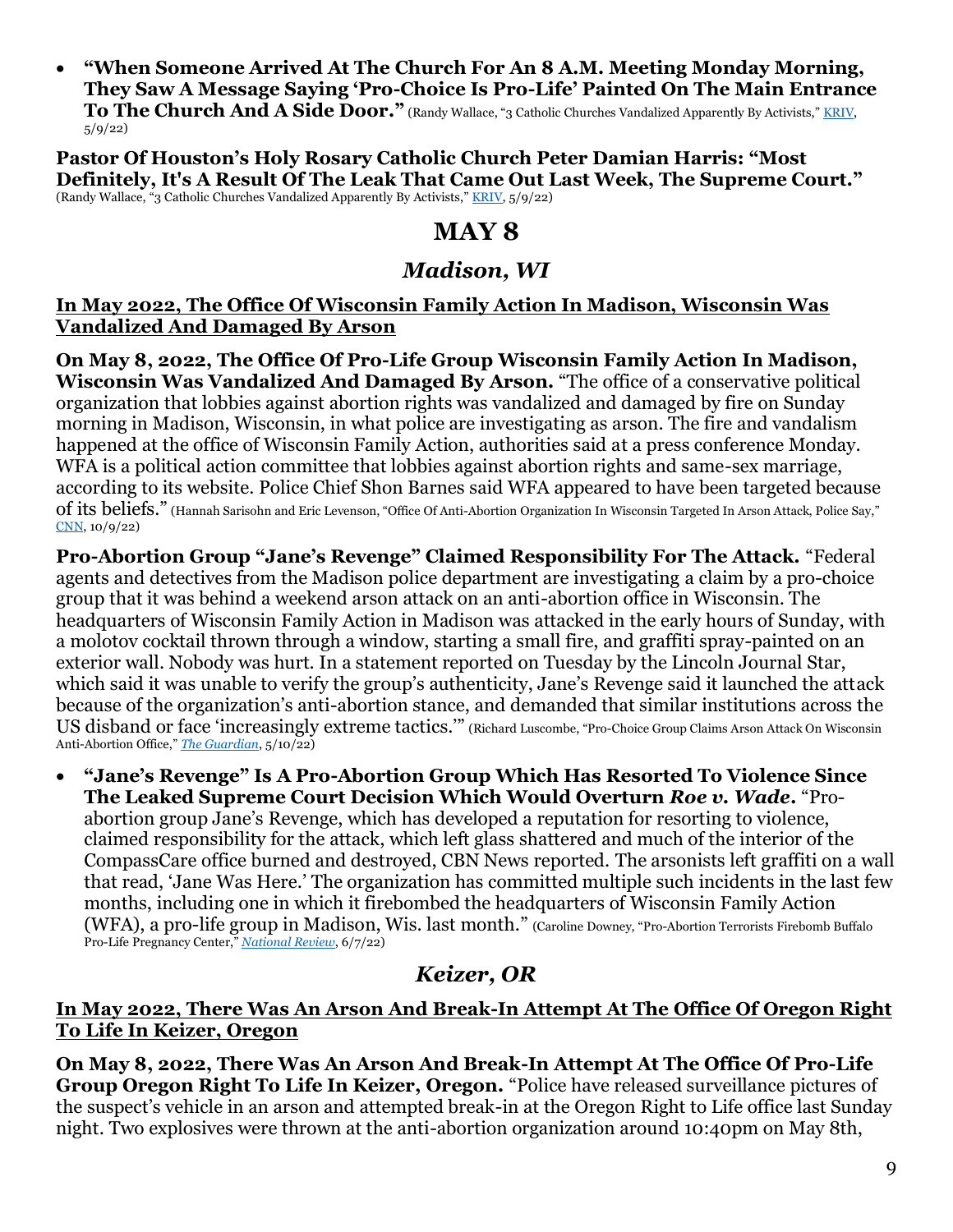starting a small fire that caused minimal damage. Someone also tried to break a window. Nobody was inside the office. The vehicle the suspect was driving is white of an unknown make and model." ("Suspect Wanted In Arson, Attempted Break-In At Oregon Right To Life Office," [KXL,](https://www.kxl.com/suspect-wanted-in-arson-attempted-break-in-at-oregon-right-to-life-office/) 5/12/22)

### *Los Angeles, CA*

#### **In May 2022, Pro-Abortion Protestors Interrupted Worship Services Inside Cathedral Of Our Lady Of The Angels In Los Angeles, California**

**On May 8, 2022, Pro-Abortion Protestors Interrupted Worship Services Inside Cathedral Of Our Lady Of The Angels In Los Angeles, California.** "Protesters dressed in outfits that seemed to be inspired by 'The Handmaid's Tale' interrupted Mass at the Cathedral of Our Lady of the Angels in downtown Los Angeles on Sunday morning, according to church officials. The group entered the cathedral during the 10 a.m. Mass, said Yannina Diaz, a spokesperson for the Archdiocese of Los Angeles. 'Demonstrations had been anticipated across the country,' Diaz said. 'The incident was handled accordingly by cathedral security ensuring limited disruption of Mass. We continue to join our prayers as an Archdiocese in solidarity with the US Catholic Bishops to pray for change in our laws to help all women in need in our communities.' Videos posted to social media seemed to indicate the demonstrators were protesting against the U.S. Supreme Court's expected overturning of Roe vs. Wade, the 1973 decision that legalized abortion nationwide." (Gregory Yee, "Protesters In 'Handmaid's Tale' Outfits Disrupt Mass At Downtown L.A. Cathedral," *[Los Angeles Times](https://www.latimes.com/california/story/2022-05-09/handmaids-tale-abortion-protesters-mass-los-angeles-cathedral)*, 5/9/22)

# **MAY 9**

### *Manassas, VA*

#### **In May 2022, First Care Women's Health In Manassas, Virginia Was Vandalized With Graffiti Declaring Abortion A Right**

**On May 9, 2022, First Care Women's Health, A Pregnancy Resource Center In Manassas, Virginia, Was Vandalized With Pro-Abortion Graffiti.** "A Northern Virginia women's health clinic discovered it was the target of vandalism Monday. Workers at First Care Women's Health, off of Forestwood Lane, in Manassas, arrived to their building to find the façade and a window covered in spray paint. The graffiti said 'Fake Clinic', 'Liars', and 'Abortion is a Right'. First Care Women's Health educates women as to what their options are if they have an unplanned pregnancy, according to Life First Chief Executive Officer Becky Sheetz." (John Henry, "Women's Clinic In Northern Virginia Vandalized, Police Say," [WUSA,](https://www.wusa9.com/article/news/crime/abortion-is-a-right-vandals-spray-graffiti-on-northern-va-womens-clinic/65-0d97a277-9768-4b39-9cee-3f6a1a08ec81) 5/10/22)

**"The Graffiti Said 'Fake Clinic', 'Liars', And 'Abortion Is A Right'."** (John Henry, "Women's Clinic In Northern Virginia Vandalized, Police Say," [WUSA,](https://www.wusa9.com/article/news/crime/abortion-is-a-right-vandals-spray-graffiti-on-northern-va-womens-clinic/65-0d97a277-9768-4b39-9cee-3f6a1a08ec81) 5/10/22)

### *Swarthmore, PA*

#### **In May 2022, Notre Dame De Lourdes Church In Swarthmore, Pennsylvania Was Vandalized With Pro-Abortion Graffiti**

**On May 9, 2022, Notre Dame De Lourdes Church In Swarthmore, Pennsylvania Was Vandalized With Pro-Abortion Graffiti.** "Police in Delaware County on Sunday were investigating the vandalism of a Roman Catholic church in Swarthmore, Ridley Township. Shortly after 9 a.m., a man discovered the three glass front doors of Notre Dame de Lourdes church had been spray-painted with the slogan: 'You do not have the right to decide what people can do, #ProChoice." A side brick wall of the church was also tagged with "#ProChoice.' The man alerted the church pastor, Father Joseph Devlin, who reported the vandalism. The principal at the adjacent church school accessed security video of the vandalism in progress and handed it over to investigators. Parishioners removed the graffiti by late afternoon." (Sam Wood, "Roman Catholic Church In Swarthmore Vandalized With Pro-Choice Slogan," *[The Philadelphia Inquirer](https://www.inquirer.com/news/catholic-church-vandalized-pro-choice-slogan-spray-pain-20190520.html)*, 5/19/22)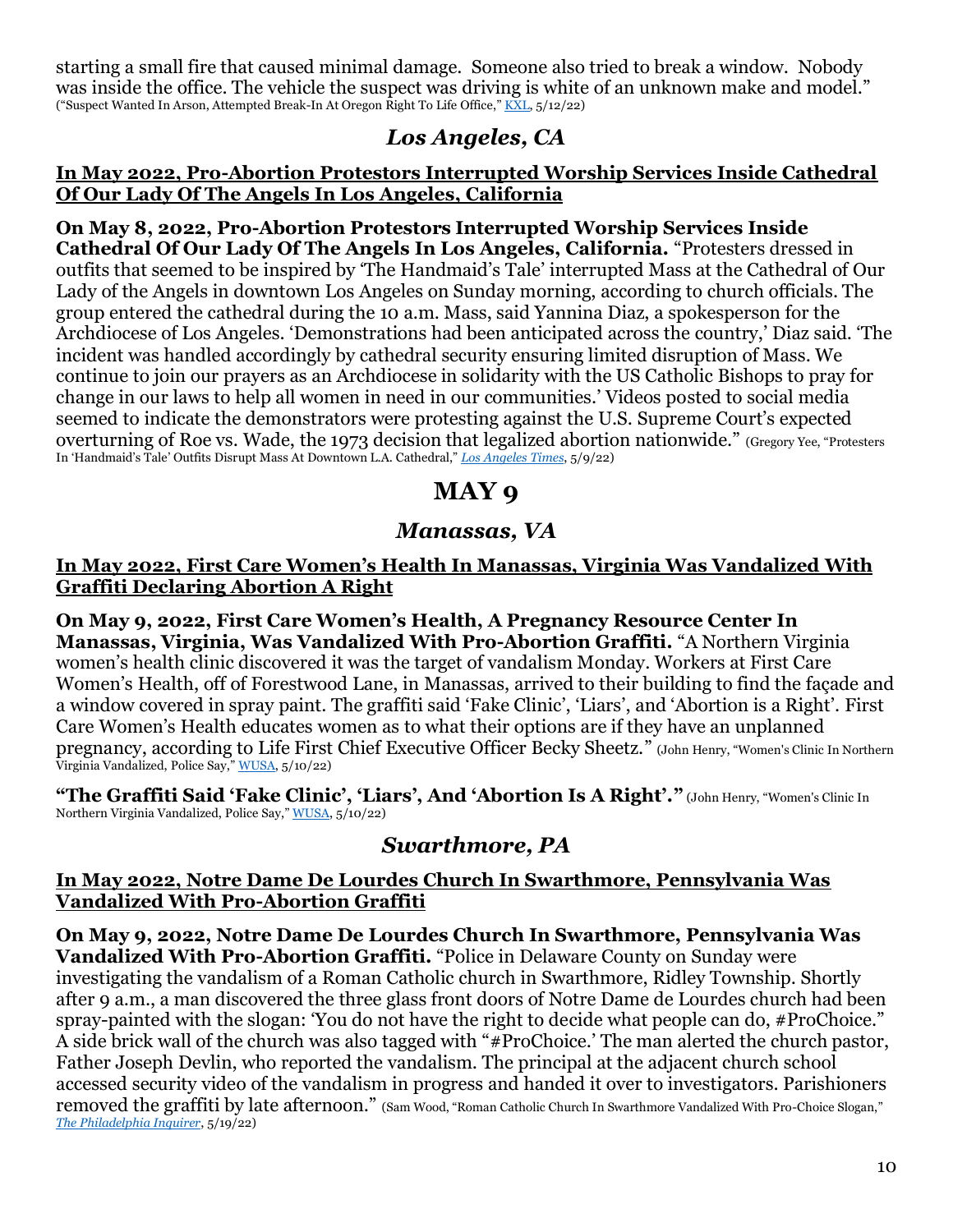# **MAY 11**

# *Overland Park, KS*

#### **In May 2022, An Anti-Abortion Sign At A Church In Overland Park, Kansas Was Vandalized**

**On May 11, 2022, The Church Of The Ascension Was Vandalized.** "The Overland Park Police Department is asking for possible tips in identifying a person responsible for criminal damage to property at a church near 127th Street and Antioch Road. What we know: The incident took place at Church of the Ascension at roughly 10:20 p.m. on Wednesday, May 11, according to police." (Lucie Krisman, "Police Investigating Damage To Abortion-Related Sign At Overland Park Church," [Blue Valley Post,](https://bluevalleypost.com/2022/05/18/overland-park-abortion-sign-damage-139622/) 5/18/22)

**A Sign Promoting An Anti-Abortion Ballot Measure Was Damaged.** "In the black-and-white image shared by police, the individual can be seen standing in front of the sign, which appears to be staked into the ground on both sides and is eve-level with the individual. ... Not the first time: Residents who have re-shared police's post on Facebook say the sign was promoting the proposed Value Them Both amendment Kansans will vote on August 2. The amendment, if approved, would nullify a 2019 Kansas Supreme Court ruling that found a right to abortion in the state constitution and pave the way for the state legislature to impose new restrictions on abortion. Overland Park Police Public Information Officer John Lacy confirmed the sign pertains to abortion." (Lucie Krisman, "Police Investigating Damage To Abortion-Related Sign At Overland Park Church," [Blue Valley Post,](https://bluevalleypost.com/2022/05/18/overland-park-abortion-sign-damage-139622/) 5/18/22)

• **The Sign Had Been Tampered With Already On Two Prior Occasions.** "He said this is the third time the church's sign has been tampered with. The first two times, the church did not report damages, he said." (Lucie Krisman, "Police Investigating Damage To Abortion-Related Sign At Overland Park Church," Blue [Valley Post,](https://bluevalleypost.com/2022/05/18/overland-park-abortion-sign-damage-139622/) 5/18/22)

# **MAY 12**

# *Ypsilanti, MI*

#### **In May 2022, Family Life Services In Ypsilanti, Michigan Was Vandalized Twice In Three Days**

**On May 11 Or May 12, 2022, Family Life Services Pregnancy Center In Ypsilanti, Michigan Was Vandalized With Pro-Abortion Messages.** "May 11 or early May 12: Family Life Services pregnancy center in Ypsilanti, Michigan, was vandalized with pro-abortion messages sometime between the late hours of May 11 or early hours of May 12. Police were notified." (Carole Novielli, "Pro-Abortion Violence Escalates Against Pro-Lifers At Churches, Pregnancy Centers, And More," Live Action News, 5/16/22)

• **Family Life Services Pregnancy Center Was Vandalized Again On May 14.** "Live Action News was contacted by a sidewalk counselor on May 14 who said Family Life Services was vandalized a second time this past weekend. The exact date and time are unknown but they claim police were contacted again." (Carole Novielli, "Pro-Abortion Violence Escalates Against Pro-Lifers At Churches, Pregnancy Centers, And More," Live Action News, 5/16/22)

# **MAY 14**

# *Reisterstown, MD*

#### **In May 2022, The Alpha Pregnancy Center Was Vandalized With Pro-Abortion Messages And A Threat Saying "If Abortions Aren't Safe, Neither Are You"**

**On May 14, 2022, The Alpha Pregnancy Center In Reisterstown, Maryland Reported Being Vandalized With Pro-Abortion Messages And Threatening "If Abortions Aren't Safe, Neither Are You."** "Baltimore County police are investigating a case of vandalism at a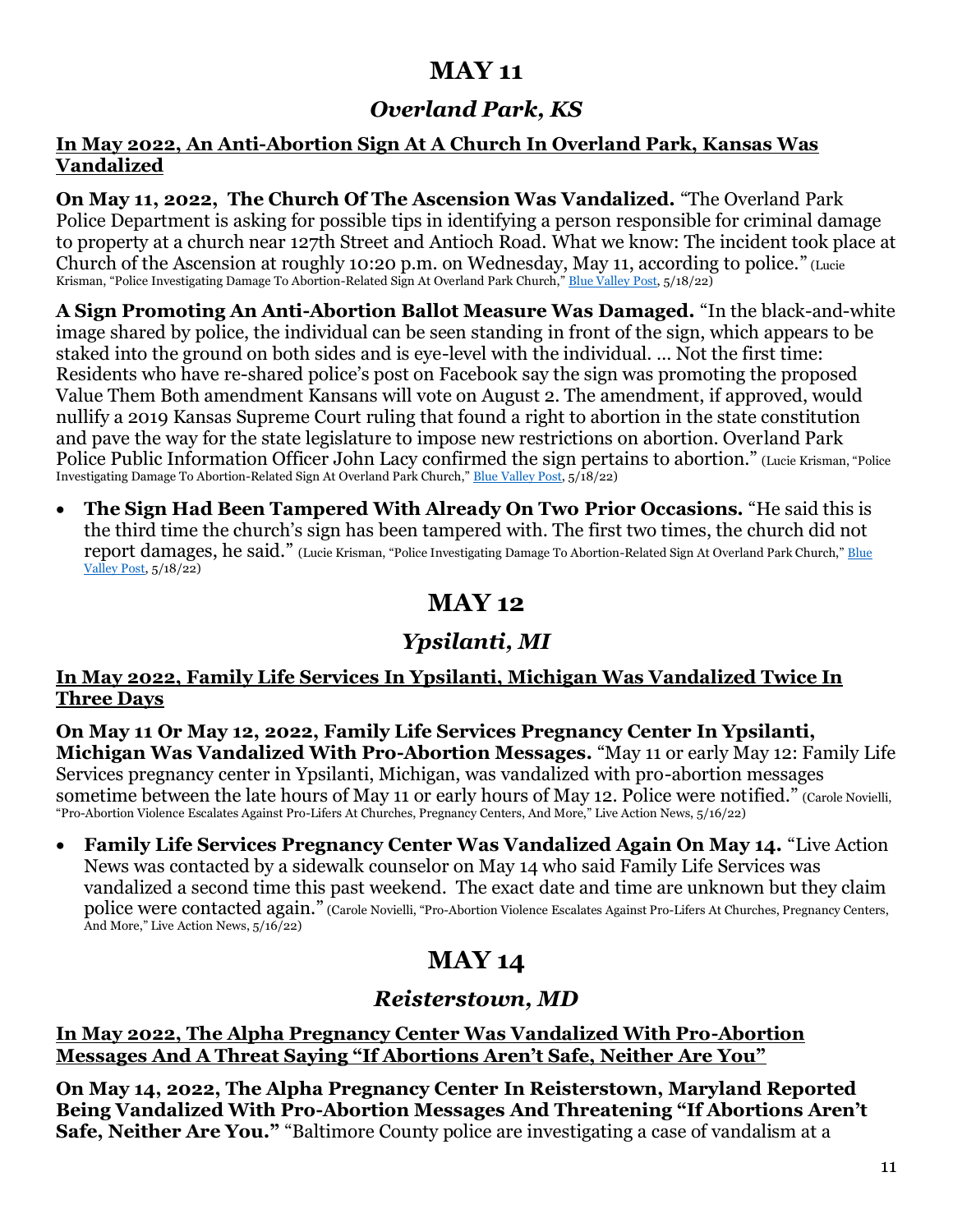pregnancy center in Reisterstown. The Alpha Pregnancy Center was supposed to host office hours Monday but was closed as police investigate vandalism that was reported Saturday morning. The spray-painted message was very intimidating for those who use and support the center. Pictures show someone spray-painted threats against the center that read: 'If abortions aren't safe, neither are you.' Other messages read: 'Not a clinic,' and 'You're anti-choice and not pro-life.'" (Lowell Meiser, "Vandals Spray-Painted Threatening Messages Onto Pregnancy Center In Reisterstown," [NBC-Baltimore,](https://www.wbaltv.com/article/alpha-pregnancy-center-vandalism/40012160) 5/16/22)

**The Messages Were Signed By "Jane's Revenge."** "The messages were signed 'Jane's Revenge,' which is a group that took credit for an arson at a Wisconsin family clinic." (Lowell Meiser, "Vandals Spray-Painted Threatening Messages Onto Pregnancy Center In Reisterstown," [NBC-Baltimore,](https://www.wbaltv.com/article/alpha-pregnancy-center-vandalism/40012160) 5/16/22)

• **"Jane's Revenge" Is A Pro-Abortion Group Which Has Resorted To Violence Since The Leaked Supreme Court Decision Which Would Overturn** *Roe v. Wade***.** "Proabortion group Jane's Revenge, which has developed a reputation for resorting to violence, claimed responsibility for the attack, which left glass shattered and much of the interior of the CompassCare office burned and destroyed, CBN News reported. The arsonists left graffiti on a wall that read, 'Jane Was Here.' The organization has committed multiple such incidents in the last few months, including one in which it firebombed the headquarters of Wisconsin Family Action (WFA), a pro-life group in Madison, Wis. last month." (Caroline Downey, "Pro-Abortion Terrorists Firebomb Buffalo Pro-Life Pregnancy Center," *[National Review](https://www.nationalreview.com/news/pro-abortion-terrorists-firebomb-buffalo-pro-life-pregnancy-center/)*, 6/7/22)

**Evidence Indicated The Vandals Spray-Painted Over Security Cameras.** "There was also evidence that whoever was responsible spray-painted over surveillance cameras, which could hinder the police investigation." (Lowell Meiser, "Vandals Spray-Painted Threatening Messages Onto Pregnancy Center In Reisterstown," [NBC-](https://www.wbaltv.com/article/alpha-pregnancy-center-vandalism/40012160)[Baltimore,](https://www.wbaltv.com/article/alpha-pregnancy-center-vandalism/40012160) 5/16/22)

### *Frederick, MD*

### **In May 2022, BirthRight In Frederick, Maryland Was Vandalized**

**On May 15, 2022 BirthRight, A Crisis Pregnancy Center In Frederick, Maryland, Was Vandalized With Pro-Abortion Graffiti.** "Two more pro-life pregnancy resource centers appear to have be vandalized in Maryland over the weekend as abortion activists protest the likelihood that the U.S. Supreme Court soon may overturn Roe v. Wade. On Sunday, independent journalist Andy Ngo published photos showing pro-abortion graffiti spray-painted on the walls of Alpha Pregnancy Center in Reisterstown and BirthRight in Frederick." (Micaiah Bilger, "Pro-Abortion Group That Firebombed Pro-Life Office Vandalizes Pregnancy Centers," [Life News,](https://www.lifenews.com/2022/05/16/pro-abortion-group-that-firebombed-pro-life-office-vandalizes-pregnancy-centers/) 5/16/22)

# **MAY 16**

# *Long Beach, CA*

#### **In May 2022, A Woman Snuck Into And Interrupted A Church Service At A Pro-Life Maternity Home In Long Beach, California Where She "Went Ballistic" Using Foul Language And Breaking Items**

**On May 16, 2022, A Pro-Life Maternity Home In Long Beach, California Had Its Church Services Interrupted By An "Angry Pro-Abortion Woman."** "May 16: A pro-life maternity home in Long Beach, California, which holds regular church services for the women they serve, had their Sunday services interrupted by an angry pro-abortion woman." (Carole Novielli, "Pro-Abortion Violence Escalates Against Pro-Lifers At Churches, Pregnancy Centers, And More," Live Action News, 5/16/22)

**According To A Witness The Person "Snuck In And Went Ballistic" Using The "F Word" And Allegedly Breaking Items.** "According to one witness, during His Nesting Place Church Services the pro-abortion person 'snuck in and went ballistic, cursing using the F word' referring to the babies. She allegedly 'broke items and looked like she was going to take out a weapon in her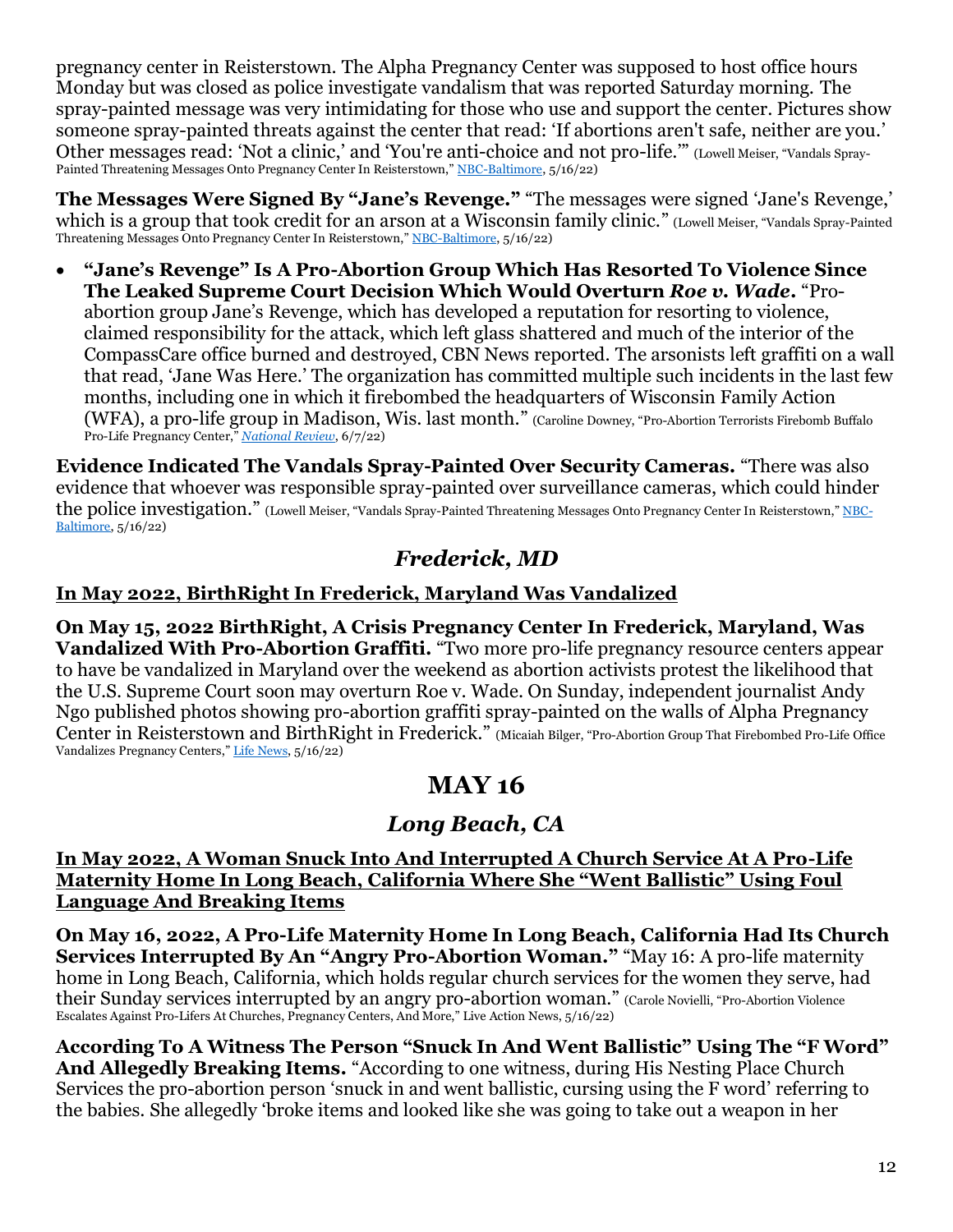backpack." (Carole Novielli, "Pro-Abortion Violence Escalates Against Pro-Lifers At Churches, Pregnancy Centers, And More," Live Action News,  $5/16/22$ 

# **MAY 17**

### *New York, NY*

#### **In May 2022, Vandals Beheaded And Smashed Statues At The Our Lady Of Sorrows Catholic Church In New York City**

**On May 17, 2022, Vandals Beheaded And Smashed Statues At The Our Lady Of Sorrows Catholic Church In New York City.** "The U.S. bishops first began noticing — and tracking — a growing number of attacks targeting Catholic churches in 2020. In recent weeks, following the leak of a Supreme Court draft in a highly-anticipated abortion case, that number has accelerated. … May 17, 2022: New York; Vandals beheaded and smashed statues in an Our Lady of Fatima Grotto at Our Lady of Sorrows Catholic Church in New York City, according to a media advisory from the Archdiocese of New York." (Katie Yoder, "Analysis: Catholic Church Attacks Multiply Following Supreme Court Leak," [Catholic News](https://www.catholicnewsagency.com/news/251421/analysis-catholic-church-attacks-multiply-following-supreme-court-leak)  [Agency,](https://www.catholicnewsagency.com/news/251421/analysis-catholic-church-attacks-multiply-following-supreme-court-leak) 5/31/22)

# **MAY 18**

## *Washington, DC*

**In May 2022, The Supreme Court Parking Lot Was Vandalized With A Spray-Painted Message "Abort The Court Keep Abortion Safe And Legal"**

**Around May 18, 2022, The Supreme Court Parking Lot Was Vandalized With A Spray-**Painted Message "Abort The Court Keep Abortion Safe And Legal." "Also on May 18, Live Action News received images of vandalism spray painted on the brick wall outside the Supreme Court parking lot. It read, 'Abort the Court Keep Abortion Safe and Legal.'" (Carole Novielli, "Pro-Abortion Violence Escalates Against Pro-Lifers At Churches, Pregnancy Centers, And More," Live Action News, 5/16/22)

# **MAY 20**

### *Portland, OR*

### **In May 2022, A Pro-Life Billboard In Portland, OR Was Vandalized**

**On May 20, 2022, A Photograph Emerged Showing A Pro-Life Billboard In Portland, Oregon Vandalized With The Word "Abort The Supreme Court" Spray Painted Across It.** (Andy Ngo[, Twitter,](https://twitter.com/GraffitiRadical/status/1527678878835101696) 5/23/22)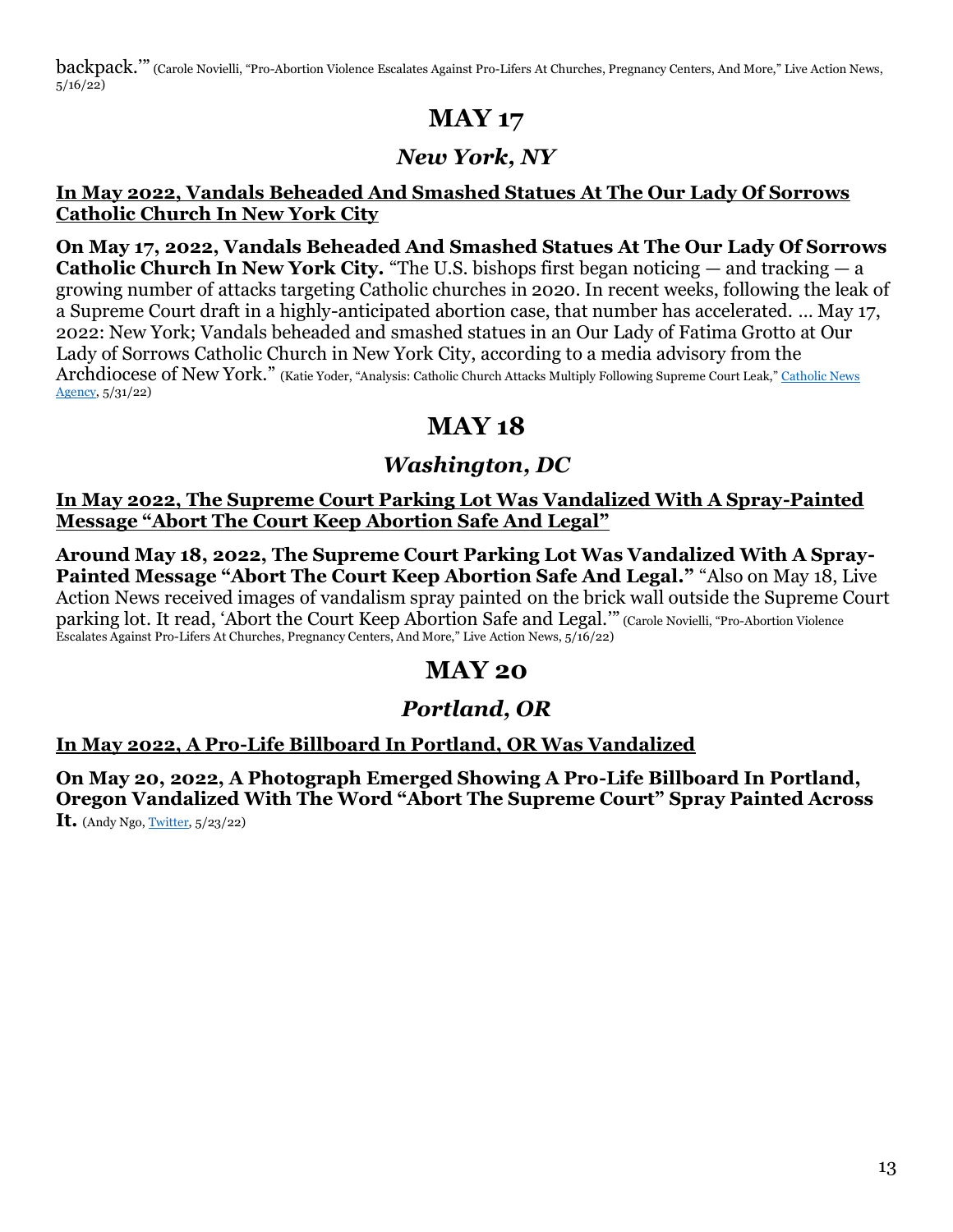

Portland, Ore.: A pro-life billboard was vandalized with the message, "Abort the Supreme Court" along with a symbol of anarchism used by #Antifa violent extremists. The date of the vandalism is unknown but the photograph was posted on May 20. twitter.com/GraffitiRadica...



2:25 PM - May 23, 2022 - Twitter Web App

(Andy Ngo, [Twitter,](https://twitter.com/GraffitiRadical/status/1527678878835101696) 5/23/22)

### **MAY 21-22**

### *Olympia, WA – Four Different Churches*

#### **Over The Weekend Of May 21 And May 22, 2022, Four Pro-Life Churches In Olympia, Washington Vere Vandalized With Anarchists Bragging They Dumped Paint Over The Entryways**

**Over The Weekend Of May 21 To May 22, 2022, Four Churches In Olympia, Washington Were Vandalized.** "Self-described anarchists took credit for vandalizing four pro-life churches in Olympia, Wash., last weekend, referring to the houses of worship as 'patriarchal sex abuse cults' that perpetuate the 'violence of forced birth.' Puget Sound Anarchists, a website that publishes writings from 'anarchists and anti-authoritarians in the Pacific Northwest,' shared an anonymous post declaring a Mormon church, two evangelical churches, and a Catholic church had been given 'facelifts' Sunday morning before services for their 'ties to anti-abortion 'crisis pregnancy centers.'" (Josh Christenson, "Anarchists Take Credit For Vandalizing Four Pro-Life Churches In Washington State," [The Washington Free Beacon,](https://freebeacon.com/latest-news/anarchists-take-credit-for-vandalizing-four-pro-life-churches-in-washington-state/) 5/25/22)

**The Vandals Claimed To Have "Dumped Red Paint Over The Entryways And Left Messages Of 'If Abortions Aren't Safe, Then Neither Are You.'"** "'We dumped red paint over the entryways and left messages of 'If abortions aren't safe, then neither are you,' 'Abort the church,' and 'God loves abortion,'' the anarchists said. 'We are not appealing to state power for an end to patriarchal violence, but threatening: 'If abortions aren't safe, then neither are you.''" (Josh Christenson, "Anarchists Take Credit For Vandalizing Four Pro-Life Churches In Washington State," [The Washington Free Beacon,](https://freebeacon.com/latest-news/anarchists-take-credit-for-vandalizing-four-pro-life-churches-in-washington-state/) 5/25/22)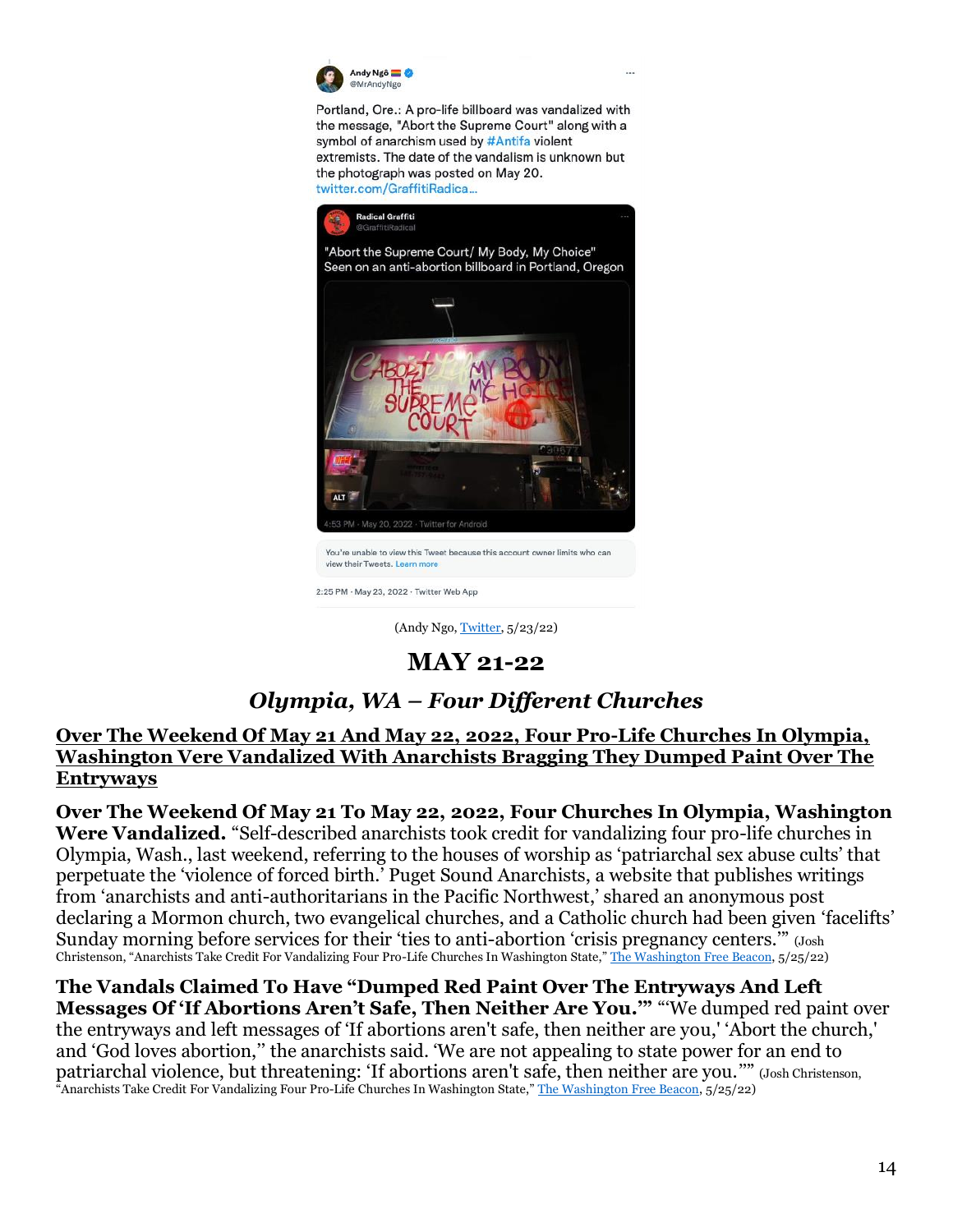### *Columbus, MS*

**The Mt. Avery Missionary Baptist Church In Columbus, Mississippi Was Vandalized With Pro-Abortion Messages And A "Crude Drawing Of What Appeared To Be A Sexual Assault"**

**The Mt. Avery Missionary Baptist Church In Columbus, Mississippi Was Vandalized Overnight On May 22.** "The Lowndes County Sheriff's Department is investigating a case of vandalism at Mt. Avery Missionary Baptist Church in Columbus. All was well when the members of the church left their place of worship on Nashville Ferry Road on Sunday. But Monday morning, it was covered with graffiti." (Stephen Pimpo, "Graffiti Reading 'Rape' And 'Incest' Written On Small Church Vandalized In Lowndes County," [CBS-Columbus,](https://www.wcbi.com/church-vandalized-columbus/) 5/24/22)

**The Graffiti Included Messages Such As "Keep Your Laws Off My Body" And Comments About Rape And Incest As Well As A "Crude Drawing Of What Appeared To Be A Sexual Assault."** "The graffiti included messages like 'Girls just want to have fundamental human rights,' 'Keep your laws off my body,' and multiple comments about rape and incest. There was also a crude drawing of what appeared to be a sexual assault." (Stephen Pimpo, "Graffiti Reading 'Rape' And 'Incest' Written On Small Church Vandalized In Lowndes County," [CBS-Columbus,](https://www.wcbi.com/church-vandalized-columbus/) 5/24/22)

**The Church Deacon Said Most Of Congregation Are On Disability.** "'Dismayed,' said church deacon St. Armistad, describing his reaction. 'I mean, why? All that came to mind.' … 'Everybody is on disability that's here,' Armistad says. 'Except for some young ones that attend (sometimes). You know how young people don't attend church anymore.'" (Stephen Pimpo, "Graffiti Reading 'Rape' And 'Incest' Written On Small Church Vandalized In Lowndes County," [CBS-Columbus,](https://www.wcbi.com/church-vandalized-columbus/) 5/24/22)

## **MAY 24**

### *Sebastopol, CA*

#### **In May 2022, A Photo Emerged Of A Vandalized Pro-Life Billboard In Sebastopol, California**

**On May 24, 2022 A Photo Emerged Of A Vandalized Pro-Life Billboard In Sebastopol, California With The Words "My Body, My Choice" Painted Over The Sign.** (Radical Graffiti, [Twitter,](https://twitter.com/GraffitiRadical/status/1529215906525589504) 5/24/22)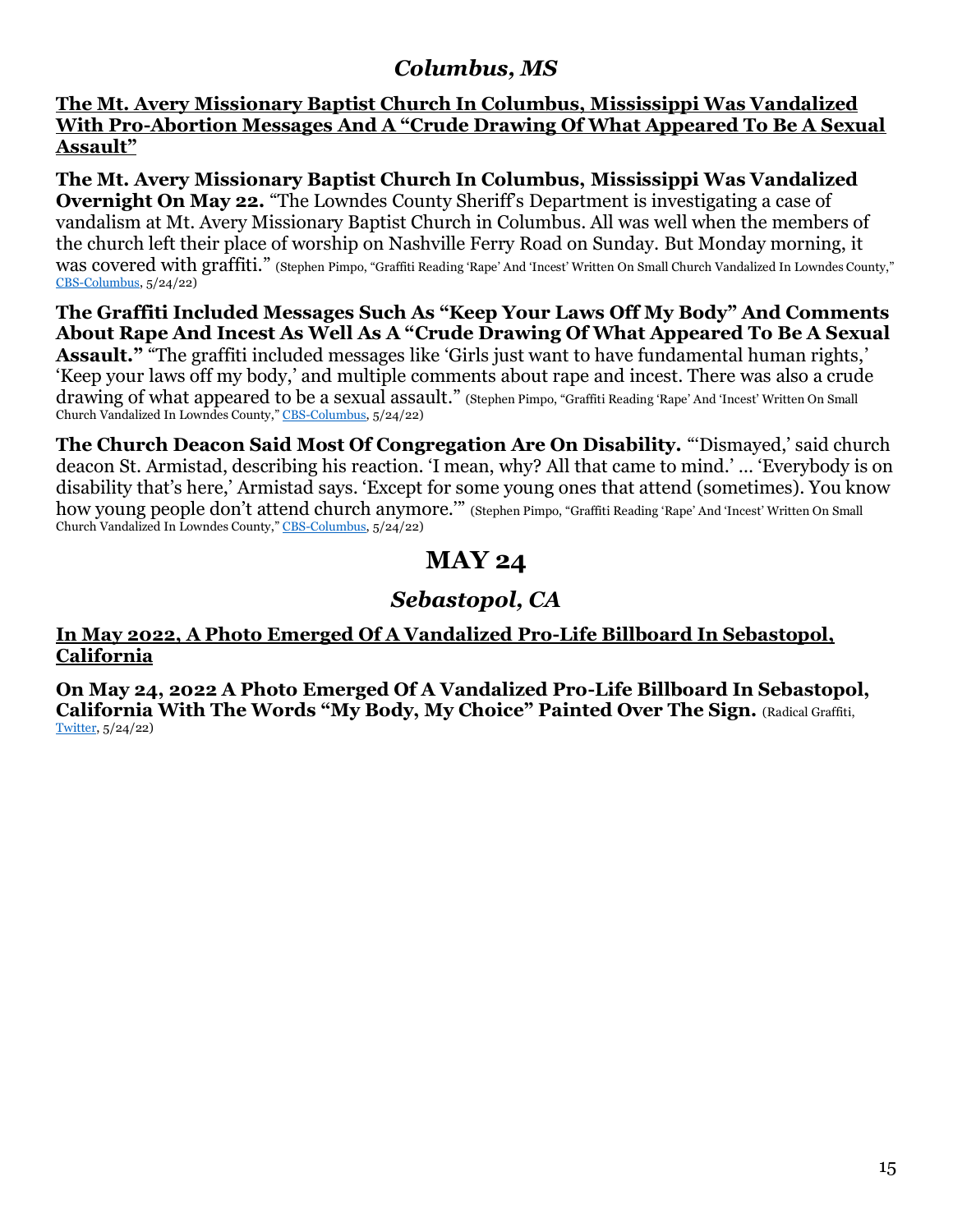

"My Body, My Choice'" Painted on an anti-abortion billboard in Sebastopol, California



5:40 PM · May 24, 2022 · Twitter for Android

(Radical Graffiti[, Twitter,](https://twitter.com/GraffitiRadical/status/1529215906525589504) 5/24/22)

### **MAY 25**

### *Lynwood, WA*

**In May 2022, The Next Step Pregnancy Services Center In Lynnwood, WA Was Vandalized With Pro-Abortion Messages**

**On May 25, 2022, The Next Step Pregnancy Services Center In Lynnwood, Washington Was Vandalized.** "On Friday, cleanup continued at Lynnwood's Next Step Pregnancy Services after it was vandalized earlier in the week." ("Lynnwood's Next Step Pregnancy Services Vandalized," [NBC-Seattle,](https://www.king5.com/article/news/crime/lynnwoods-next-step-pregnancy-services-vandalized/281-eac20492-8fa9-4f37-828a-cc846decb902) 5/27/22)

**The Vandal Smashed Several Windows And Spray-Painted Threatening Messages Including "If Abortion Isn't Safe, You Aren't Either."** "The center's security camera caught a lone vandal smashing several windows and spray painting threatening messages on Wednesday morning. Those messages included: 'If abortion isn't safe, you aren't either.'" ("Lynnwood's Next Step Pregnancy Services Vandalized," [NBC-Seattle,](https://www.king5.com/article/news/crime/lynnwoods-next-step-pregnancy-services-vandalized/281-eac20492-8fa9-4f37-828a-cc846decb902) 5/27/22)

# **MAY 27**

### *Eugene, OR*

#### **In May 2022, Pro-Abortion Extremists Vandalized The Dove Medical Pregnancy Center In Eugene, OR**

**On May 27, 2022, The Dove Medical Pregnancy Center In Eugene, Oregon Was Vandalized With Pro-Abortion Graffiti.** (Andy Ngo[, Twitter,](https://twitter.com/MrAndyNgo/status/1531427308669702145) 5/30/22)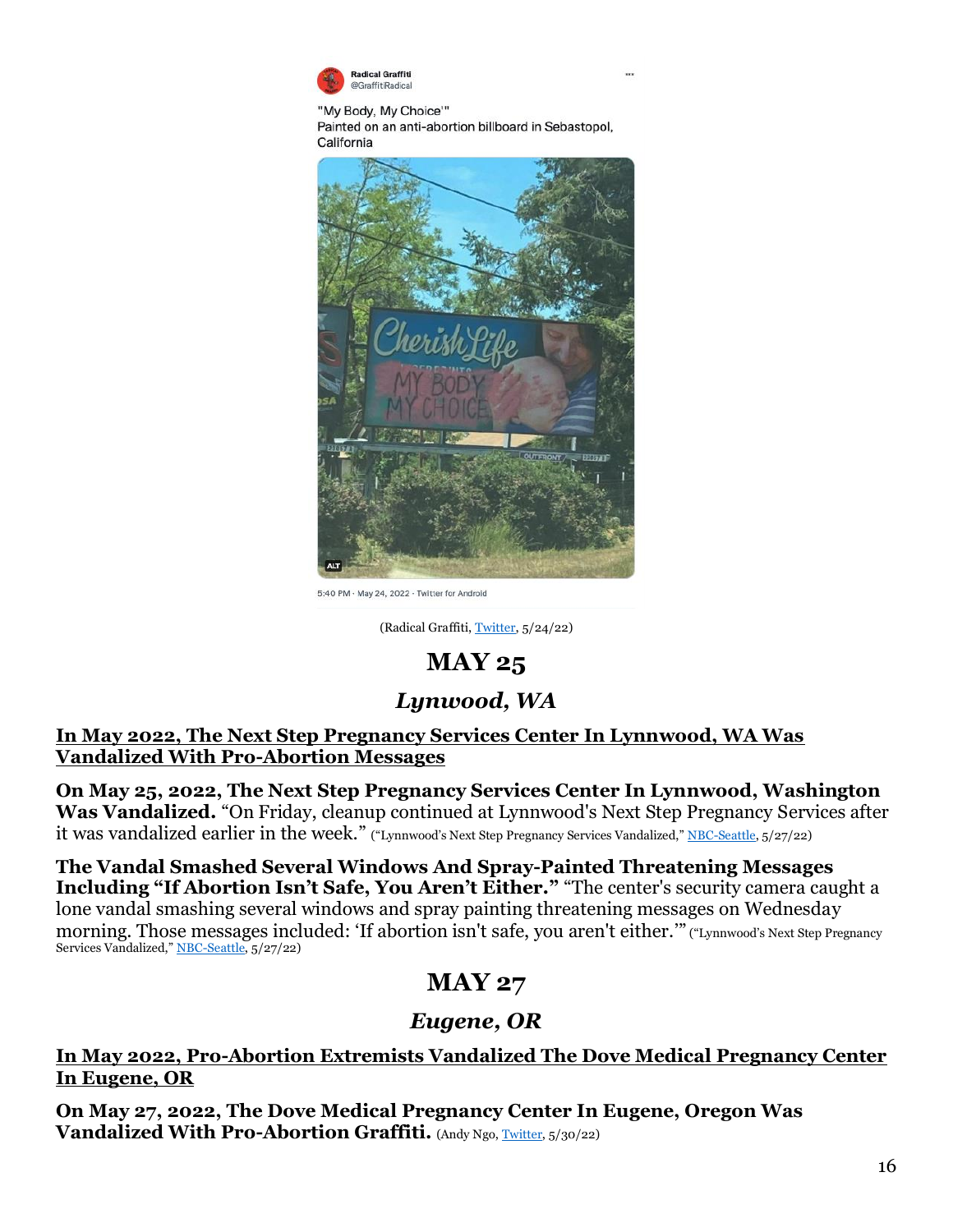

Eugene, Ore.: An individual or group associating itself with far-left extremist #abortion group Jane's Revenge attacked the Dove Medical pregnancy center sometime on May 27. They drew a modified communist symbol & dumped red paint at the building. #Antifa twitter.com/rubyfire77/sta...



You're unable to view this Tweet because this account owner limits who can view their Tweets. Learn mo

8:08 PM · May 30, 2022 · Twitter Web App

(Andy Ngo[, Twitter,](https://twitter.com/MrAndyNgo/status/1531427308669702145) 5/30/22)

# **MAY 28**

# *Hollywood, FL*

#### **Over Memorial Day Weekend, The Respect Life Office In Hollywood, Florida Was Vandalized With Pro-Abortion Graffiti**

**Over Memorial Day Weekend, The Respect Life Office In Hollywood, Florida Was Vandalized With Pro-Abortion Graffiti.** "Someone vandalized the archdiocesan Respect Life Office in Hollywood over the Memorial Day weekend, scrawling threatening graffiti on its outer walls. … The vandalism took place shortly before midnight May 28, 2022. It was discovered by a cleaning crew the next day, Sunday. The misspelled threat read: 'If abortions aren't SAFE then neither are you.'" (Archdiocese Of Miami, "Respect Life Office Vandalized," [Press Release,](https://www.miamiarch.org/CatholicDiocese.php?op=Article_archdiocese-of-miami-respect-life-office-vandalized) 6/1/22)

**The Grafitti Included A Misspelled Threat: "If Abortions Aren't SAFE Then Neither Are**  You." "The misspelled threat read: 'If abortions aren't SAFE then neither are you."" (Archdiocese Of Miami, "Respect Life Office Vandalized," [Press Release,](https://www.miamiarch.org/CatholicDiocese.php?op=Article_archdiocese-of-miami-respect-life-office-vandalized) 6/1/22)

# **MAY 29**

### *Brooklyn, NY*

**In May 2022, Vandals Broke Into A Catholic Church In Brooklyn, New York Decapitating Statues And Stealing A Historic Tabernacle Worth An Estimated \$2 Million**

**On May 29, 2022, Vandals Stole A Tabernacle And Decapitated Statues Of Angels At The St. Augustine Catholic Church In Brooklyn, New York.** "Tabernacle stolen, Holy Eucharist thrown on floor, statues of angels on the altar decapitated and destroyed (St. Augustine Catholic Church, Brooklyn, NY)" ("Arson, Vandalism, And Other Destruction At Catholic Churches In The United States," United States Conference [Of Catholic Bishops,](https://www.usccb.org/committees/religious-liberty/Backgrounder-Attacks-on-Catholic-Churches-in-US#tab--_022) Accessed 6/10/22)

**NOTE:** *It is unclear if this instance of vandalism at a Catholic church was committed by a proabortion activist.*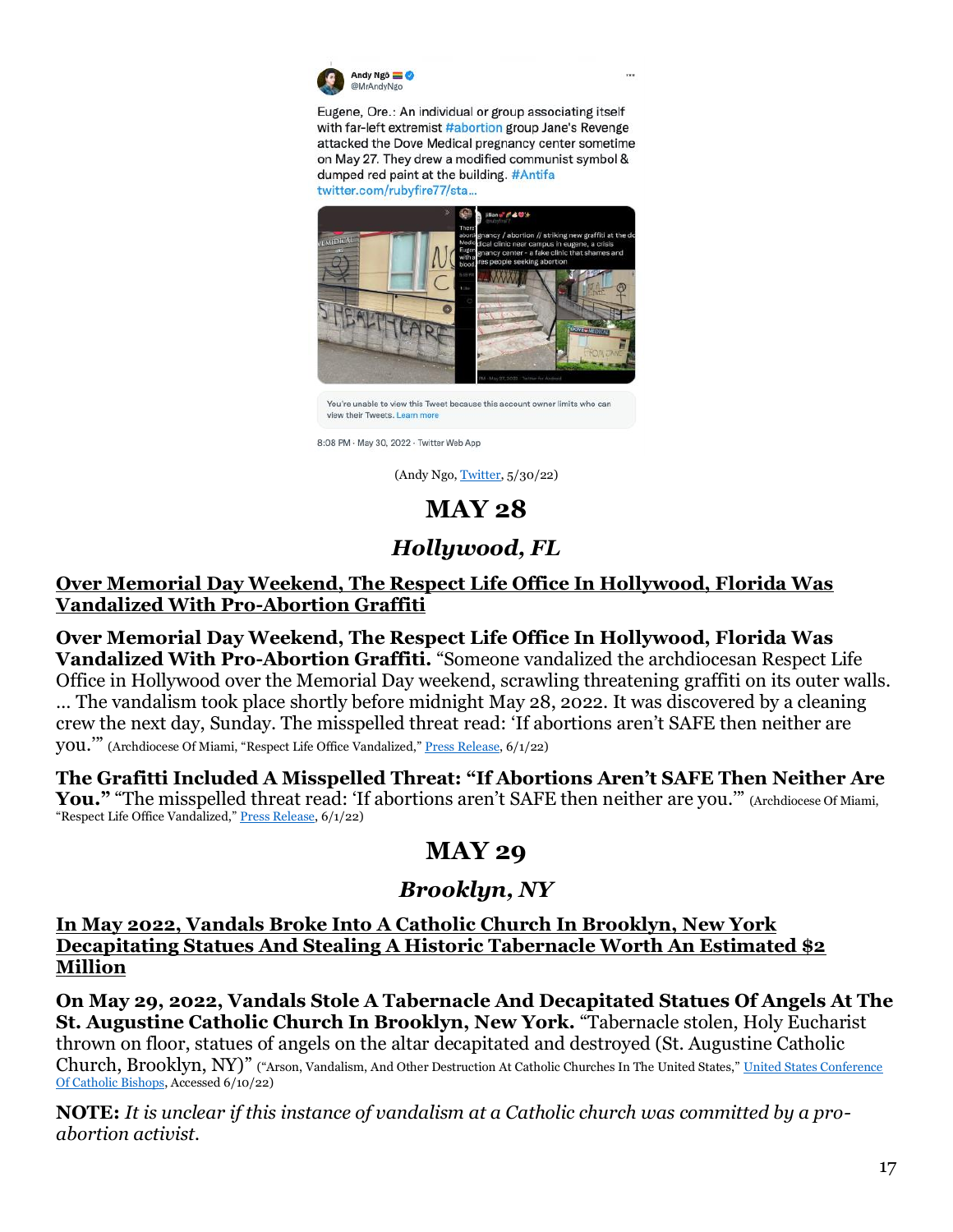**The Burglar "Cut Through A Metal Protective Casing" To Access The Late 19th Century Tabernacle Which Is "Irreplaceable Due To Its Historical And Artistic Value" And Is Valued At \$2 Million.** "The diocese said that the burglar 'cut through a metal protective casing' to take the late 19th century tabernacle, which 'is irreplaceable due to its historical and artistic value.' Police have estimated the tabernacle's value at \$2 million." ("Tabernacle Stolen From Brooklyn Parish Church," Catholic [News Agency,](https://www.catholicnewsagency.com/news/251406/tabernacle-stolen-from-brooklyn-parish-church) 5/29/22)

**The Burglars Made Off With "Some Components" Of The Video Recording Systems For The Security Cameras.** "The Tablet, the Brooklyn diocese's publication, reported that while St. Augustine's has security cameras, 'the burglars apparently made off with some components of the video recording system."" ("Tabernacle Stolen From Brooklyn Parish Church," [Catholic News Agency,](https://www.catholicnewsagency.com/news/251406/tabernacle-stolen-from-brooklyn-parish-church) 5/29/22)

## **JUNE 2**

### *Anchorage, AK*

#### **In June 2022, A Pro-Life Pregnancy Center In Anchorage, Alaska Was Vandalized With Graffiti, A Broken Front Door, And Nails Placed Upright In The Parking Lot**

**On June 2, 2022, A Pro-Life Pregnancy Center In Anchorage, Alaska Was Vandalized With Graffiti, A Broken Front Door, And Nails Placed Upright In The Parking Lot.** "A prominent pro-life pregnancy center in Anchorage was vandalized last week with graffiti, a broken front door and nails placed upright in the cracks of the parking lot. … The incident in Anchorage happened around 1:30 a.m. on June 2 at Community Pregnancy Center on Lake Otis Parkway." (Joel Davidson, "Anchorage Pro-Life Center Vandalized With Graffiti, Broken Glass And Nails," [Alaska Watchman,](https://alaskawatchman.com/2022/06/09/anchorage-pro-life-center-vandalized-with-graffiti-broken-glass-and-nails/) 6/9/22)

### *Des Moines, IA*

#### **Between June 2 And 3, Jane's Revenge Vandalized The Agape Pregnancy Counseling Center In Des Moines With Graffiti Reading "Fake Clinic" And "God Loves Abortions"**

**Between June 2 And 3, Jane's Revenge Vandalized The Agape Pregnancy Counseling Center In Des Moines.** "A pro-abortion rights group called Jane's Revenge is taking credit for vandalizing the Agape pregnancy counseling center in Des Moines. Police are investigating as similar vandalism is happening across the country while the Supreme Court considers overturning Roe v. Wade. 'It is vandalism. But there is a little more to it when you start putting a mission and a message behind it,' said Des Moines police spokesman Sgt. Paul Parizek. … It happened overnight between June 2-3 and may have been captured by security cameras." (Todd Magel, "Group Claims Responsibility For Vandalism At Des Moines Pregnancy Counseling Center," [KCCI,](https://www.kcci.com/article/des-moines-iowa-agape-pregnancy-counseling-center-vandalized/40278284) 6/14/22)

### **Graffiti On The Building Called The Clinic A "Fake Clinic," And Said "God Loves**

**Abortion."** "But this was not a random crime. A group called Jane's Revenge posted a confession on social media. It says they are responsible. The post says quote, 'Agape ... is a fake clinic' and that 'they lie to, shame and manipulate people into not getting abortions.' They even admitted to spray painting 'god loves abortion,' 'fake clinic,' and 'stop lying.'" (Todd Magel, "Group Claims Responsibility For Vandalism At Des Moines Pregnancy Counseling Center," [KCCI,](https://www.kcci.com/article/des-moines-iowa-agape-pregnancy-counseling-center-vandalized/40278284) 6/14/22)

# **JUNE 3**

### *Washington, DC*

#### **In June 2022, A Pregnancy Center In Washington, DC Was Vandalized With Pro-Abortion Messages, Red Paint, And Eggs**

**On June 3, 2022, The Capitol Hill Pregnancy Center In Washington, DC Was Vandalized With Pro-Abortion Messages, Red Paint, And Eggs.** "A crisis pregnancy center in Washington, D.C. , was covered with red paint, egged, and graffitied by vandals. Photos of the Capitol Hill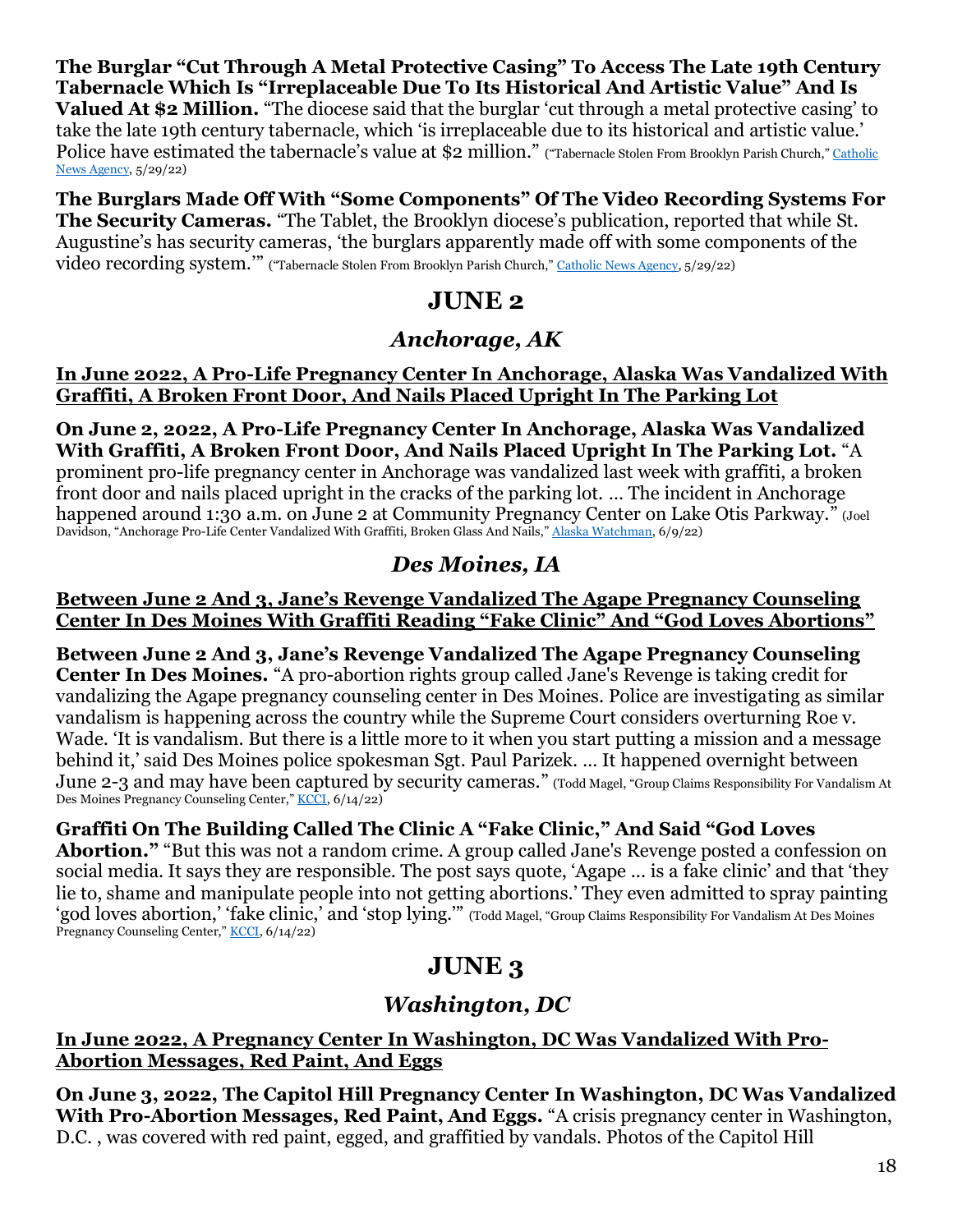Pregnancy Center show the front door splashed with red paint, windows covered in eggs, and 'Jane says revenge' written on the building in spray paint." (Julia Johnson, "SEE IT: DC Anti-Abortion Pregnancy Center Vandalized, 'Jane Says Revenge,'" *[Washington Examiner](https://www.washingtonexaminer.com/restoring-america/fairness-justice/see-it-dc-anti-abortion-pregnancy-center-vandalized-jane-says-revenge)*, 6/3/22)

# **JUNE 5**

## *Houston, TX*

#### **On June 5, Pro-Abortion Activists Interrupted A Sunday Service At Houston's Lakewood Church, Yelling "It's My Body, My Choice" While Stripping Down To Their Underwear**

**On June 5, Pro-Abortion Activists Interrupted A Sunday Service At Houston's Lakewood Church, Yelling "It's My Body, My Choice" While Stripping Down To Their Underwear.** "Texas abortion rights activists interrupted a Sunday service at Houston's Lakewood Church and were escorted out of the building. Members of the Texas chapter of 'Rise Up 4 Abortion Rights' yelled 'It's my body, my choice' and stripped down to their underwear before being taken out of the worship space. They continued to protest outside the building." (Duaa Faquih, "Lakewood Church Service Interrupted By Abortion-Rights Supporters," [Houston Public Media,](https://www.houstonpublicmedia.org/articles/news/houston/2022/06/06/426514/lakewood-church-service-interrupted-by-abortion-rights-supporters/) 6/6/22)

# **JUNE 6**

# *Asheville, NC*

### **On The Morning Of June 7, 2022, Mountain Area Pregnancy Services In Asheville, NC Was Vandalized**

**On The Morning Of June 7, 2022, Mountain Area Pregnancy Services In Asheville, NC Reported They Had Been Vandalized.** "A business that provides counseling for pregnant women was vandalized overnight Monday, and police are asking for help finding who is responsible. Bill Davis, with the Asheville Police Department, said the vandalism was reported at about 7:20 a.m. Tuesday at Mountain Area Pregnancy Services business, at 1710 Old Haywood Road." (Janice Limon, "West Asheville Pregnancy Business Vandalized With Red Spray Paint; Police Looking For Vandals," NBC- [Greenville](https://www.wyff4.com/article/asheville-pregnancy-service-vandals-bloody-trail/40218409), 6/7/22)

• **Pro-Abortion And Threatening Messages Were Spray Painted And Windows Were Broken.** "The west Asheville business was spray-painted with threatening graffiti and windows were broken, Davis said. He said officers found that someone had written in red spray paint: 'If abortions aren't safe, neither are you!' and an anarchist symbol at the front of the building. Police also found, 'No forced birth,' written on the side of the building." (Janice Limon, "West Asheville Pregnancy Business Vandalized With Red Spray Paint; Police Looking For Vandals," NBC- [Greenville](https://www.wyff4.com/article/asheville-pregnancy-service-vandals-bloody-trail/40218409), 6/7/22)

# **JUNE 7**

# *Buffalo, NY*

#### **In June 2022, A Pro-Life Medical Office In Buffalo, New York Was Set Afire In A Suspected Arson Attack**

**On June 7, 2022, A Suspected Arsonist Set Fire To Compass Care In Buffalo, New York.**  "Around 3 a.m., police went to Compass Care, which is located on Eggert Road near the border of Buffalo and Amherst. When they got there, they say the building was on fire. Multiple fire companies responded, as well as fire investigators and a K-9 team from the Erie County Sheriff's Office. The incident, which is being investigated as arson, resulted in two firefighters suffering minor injuries." (Evan Anstey and Kayla Green, "Arson Suspected At Amherst Pregnancy Clinic," [CBS-Buffalo,](https://www.wivb.com/news/local-news/erie-county/amherst/arson-suspected-at-amherst-pregnancy-clinic/) 6/7/22)

• **CompassCare Is A "Pro-Life Medical Office."** "CompassCare, which describes itself as 'a pro-life medical office' says that in addition to arson, the building was also vandalized with graffiti.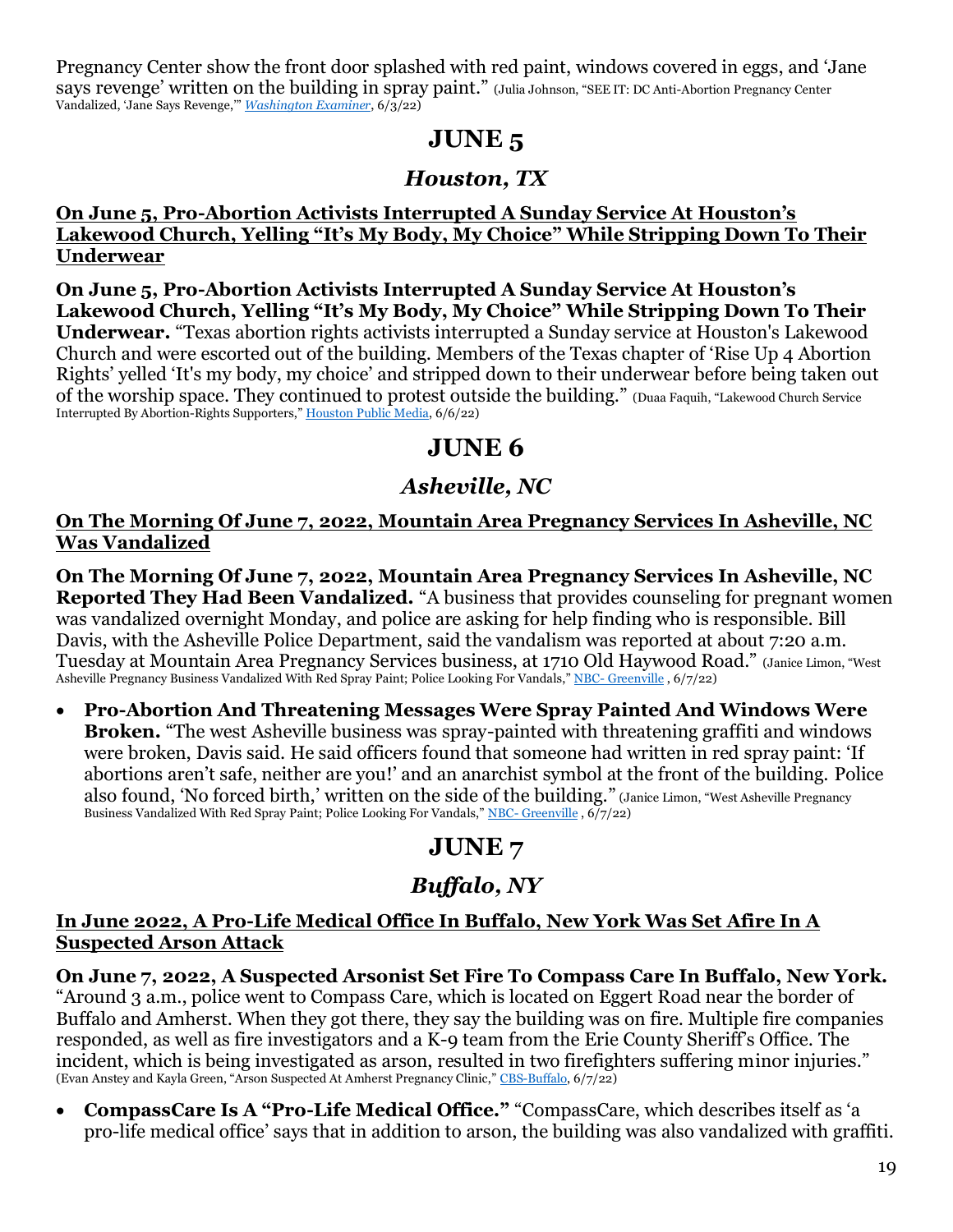On the side, the words 'Jane was here' could be read." (Evan Anstey and Kayla Green, "Arson Suspected At Amherst Pregnancy Clinic," [CBS-Buffalo,](https://www.wivb.com/news/local-news/erie-county/amherst/arson-suspected-at-amherst-pregnancy-clinic/) 6/7/22)

**Two Firefighters Suffered Minor Injuries.** "The incident, which is being investigated as arson, resulted in two firefighters suffering minor injuries." (Evan Anstey and Kayla Green, "Arson Suspected At Amherst Pregnancy Clinic," [CBS-Buffalo,](https://www.wivb.com/news/local-news/erie-county/amherst/arson-suspected-at-amherst-pregnancy-clinic/) 6/7/22)

**CompassCare Had Previously Reported Threats To The FBI.** "Recently, Compass Care has received threats both online and in person which Harden reported to the FBI two weeks ago." (Evan Anstey and Kayla Green, "Arson Suspected At Amherst Pregnancy Clinic," [CBS-Buffalo,](https://www.wivb.com/news/local-news/erie-county/amherst/arson-suspected-at-amherst-pregnancy-clinic/) 6/7/22)

**Pro-Abortion Group "Jane's Revenge" Claimed Responsibility For The Attack.** "Proabortion terrorists firebombed a pro-life Christian pregnancy center in Buffalo, N.Y. on Tuesday, inflicting significant damage on the building and vandalizing the remains with their organization's name. Pro-abortion group Jane's Revenge, which has developed a reputation for resorting to violence, claimed responsibility for the attack, which left glass shattered and much of the interior of the CompassCare office burned and destroyed, CBN News reported. The arsonists left graffiti on a wall that read, 'Jane Was Here.' The organization has committed multiple such incidents in the last few months, including one in which it firebombed the headquarters of Wisconsin Family Action (WFA), a pro-life group in Madison, Wis. last month." (Caroline Downey, "Pro-Abortion Terrorists Firebomb Buffalo Pro-Life Pregnancy Center," *[National Review](https://www.nationalreview.com/news/pro-abortion-terrorists-firebomb-buffalo-pro-life-pregnancy-center/)*, 6/7/22)

• **"Jane's Revenge" Is A Pro-Abortion Group Which Has Resorted To Violence Since The Leaked Supreme Court Decision Which Would Overturn** *Roe v. Wade***.** "Proabortion group Jane's Revenge, which has developed a reputation for resorting to violence, claimed responsibility for the attack, which left glass shattered and much of the interior of the CompassCare office burned and destroyed, CBN News reported. The arsonists left graffiti on a wall that read, 'Jane Was Here.' The organization has committed multiple such incidents in the last few months, including one in which it firebombed the headquarters of Wisconsin Family Action (WFA), a pro-life group in Madison, Wis. last month." (Caroline Downey, "Pro-Abortion Terrorists Firebomb Buffalo Pro-Life Pregnancy Center," *[National Review](https://www.nationalreview.com/news/pro-abortion-terrorists-firebomb-buffalo-pro-life-pregnancy-center/)*, 6/7/22)

# **JUNE 8**

### *Vancouver, WA*

#### **In June 2022, A Pro-Life Pregnancy Crisis Center In Vancouver, Washington Was Vandalized With Red Paint**

**On June 8, 2022, Options360 Women's Clinic, A "Faith-Based Pro-Life Pregnancy Crisis Center" In Vancouver, Washington Was Vandalized With Red Paint.** "A faith-based pro-life pregnancy crisis center in Vancouver, Washington was vandalized by far-left extremists in a targeted attack late Wednesday night as tensions rise across the nation following the SCOTUS draft leak opinion that overturns abortion landmark ruling Roe v. Wade. ... Options360 Women's Clinic, a pregnancy crisis center that provides educational and medical services related to sexual health, was found doused in red paint. Written on the walls in red of the building's exterior was 'Jane's Revenge.'" (Katie Daviscourt, "WA State Pro-Life Pregnancy Center Vandalized By 'Jane's Revenge' Militants," The Post Millennial, 6/9/22)

# *Chevy Chase, MD*

**In June 2022, A Pro-Abortion Advocate Who Planned To Kill Justice Brett Kavanaugh Was Arrested Outside Kavanaugh's Home In Chevy Chase, Maryland And Charged With Attempted Murder**

**On June 8, 2022, An Armed Man Who Planned To Kill Justice Brett Kavanaugh Was Arrested Outside Kavanaugh's Home In Chevy Chase, Maryland And Charged With Attempted Murder.** "A California man armed with a handgun who planned to kill Brett Kavanaugh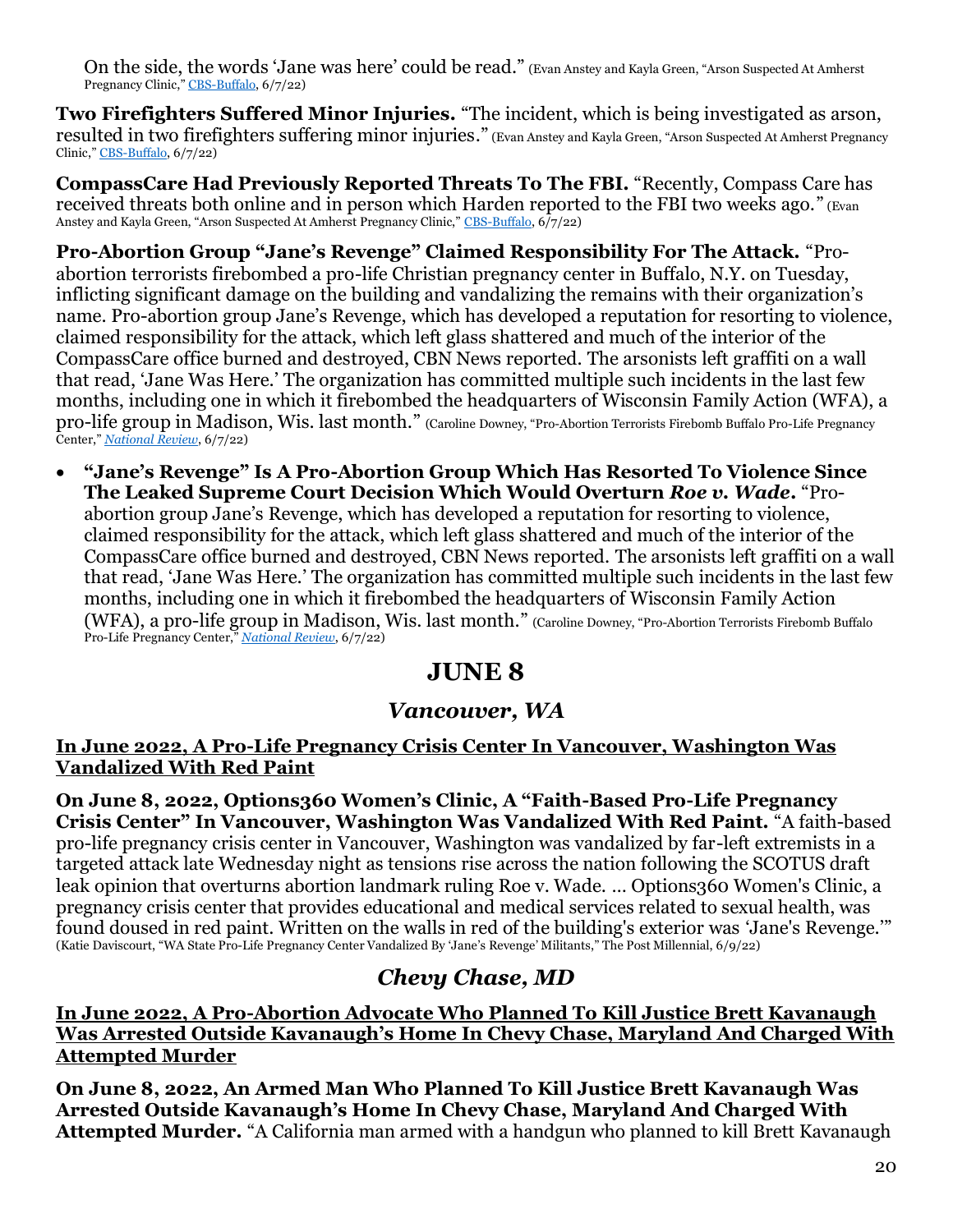was charged with attempted murder on Wednesday after being arrested near the U.S. Supreme Court justice's Maryland home, voicing dismay about expected rulings curtailing abortion access and expanding gun rights, authorities said. The man, identified as 26-year-old Nicholas Roske of the Los Angeles suburb of Simi Valley, was carrying a handgun he had purchased for the purpose of killing Kavanaugh as well as ammunition, a crow bar, pepper spray and other items, according to an affidavit signed by an FBI agent." (Lawrence Hurley, "Man Charged With Attempted Murder Of U.S. Supreme Court Justice Kavanaugh," *[Reuters](https://www.reuters.com/world/us/armed-man-arrested-near-home-us-supreme-court-justice-kavanaugh-2022-06-08/)*,  $6/\sqrt{8}/11$ 

### **The Man Told Authorities He Was Upset About The Leaked Draft Opinion Concerning**

**Abortion.** "Kavanaugh's home in the Washington suburb of Chevy Chase has been the site of some protests by abortion-rights advocates since the May 2 publication of a leaked draft opinion indicating the court was poised to overturn its landmark 1973 Roe v. Wade decision that legalized abortion nationwide. Roske told authorities he was upset about the draft opinion as well as about last month's mass shooting at a school in Uvalde, Texas, the affidavit said." (Lawrence Hurley, "Man Charged With Attempted Murder Of U.S. Supreme Court Justice Kavanaugh," *[Reuters](https://www.reuters.com/world/us/armed-man-arrested-near-home-us-supreme-court-justice-kavanaugh-2022-06-08/)*, 6/8/11)

## **JUNE 11**

### *Philadelphia, PA*

#### **The Hope Pregnancy Center In Philadelphia Was Vandalized And Had Windows Smashed Out By An Anonymous Person Who Claimed These "Attacks Will Broaden" If "The Attack On Abortion Does Not Stop"**

**On June 11, The Hope Pregnancy Center In Philadelphia Was Vandalized With Graffiti And Had Four Windows Smashed.** "A pro-life pregnancy center in Philadelphia was vandalized last weekend with smashed windows and graffiti. Latrice Booker, director of Hope Pregnancy Center in Philadelphia, told CNA that when she drove by her clinic Saturday, June 11, she found four windows smashed, with one written on with graffiti. It is unclear what the graffiti says. Three glass doors were smashed as well, she said." (Joe Bukuras, "Another Pro-Life Clinic Attacked, This One In Philadelphia," Catholic News [Agency,](https://www.catholicnewsagency.com/news/251546/philadelphia-pro-life-clinic-vandalized) 6/15/22)

**Damages To The Center Were Estimated At "Around \$15,000."** "She estimated the damages to be around \$15,000. As of Tuesday afternoon, the windows were boarded up and the clinic is in the process of repairs. They are still open for business, she said." (Joe Bukuras, "Another Pro-Life Clinic Attacked, This One In Philadelphia," [Catholic News Agency,](https://www.catholicnewsagency.com/news/251546/philadelphia-pro-life-clinic-vandalized) 6/15/22)

**An Online Blog Post From Someone Claiming Credit For The Damage Called The Center A "Fake Clinic" And Said They Were Tired Of The Group's "Family Values."** "An online blog post on the website phlanticap.noblogs.org dated June 12 contains a message of someone claiming responsibility for the vandalism under the name 'Anti Hope Brigade.' 'We smashed out all of the windows of the "Hope" pregnancy center on Broad st. We are tired of your "family values" and you forcing families, and your values onto our bodies. This fake clinic spread lies and is part of a broader attempt to strip away body autonomy from hundreds of women and people,' the post says." (Joe Bukuras, "Another Pro-Life Clinic Attacked, This One In Philadelphia," [Catholic News Agency,](https://www.catholicnewsagency.com/news/251546/philadelphia-pro-life-clinic-vandalized) 6/15/22)

- **The Blog Post Said They Were Inspired By The "Actions Of Comrades In Wisconsin, Colorado, New York, And A Growing List Of Places."** "The post also says that the vandalism was inspired by the 'actions of comrades in Wisconsin, Colorado, New York, and a growing list of places.' Attacks on either pro-life pregnancy centers or pro-life churches have occurred in each of those states." (Joe Bukuras, "Another Pro-Life Clinic Attacked, This One In Philadelphia," [Catholic News](https://www.catholicnewsagency.com/news/251546/philadelphia-pro-life-clinic-vandalized)  [Agency,](https://www.catholicnewsagency.com/news/251546/philadelphia-pro-life-clinic-vandalized) 6/15/22)
- **The Poster Claimed Their "Attacks Will Broaden" If "The Attack On Abortion Does Not Stop."** "'If the attack on abortion does not stop our attacks will broaden,' the post says. 'This is also intended as a small gesture of complicity with all those imprisoned by the state, in honor of June 11th.'" (Joe Bukuras, "Another Pro-Life Clinic Attacked, This One In Philadelphia," [Catholic News Agency,](https://www.catholicnewsagency.com/news/251546/philadelphia-pro-life-clinic-vandalized) 6/15/22)